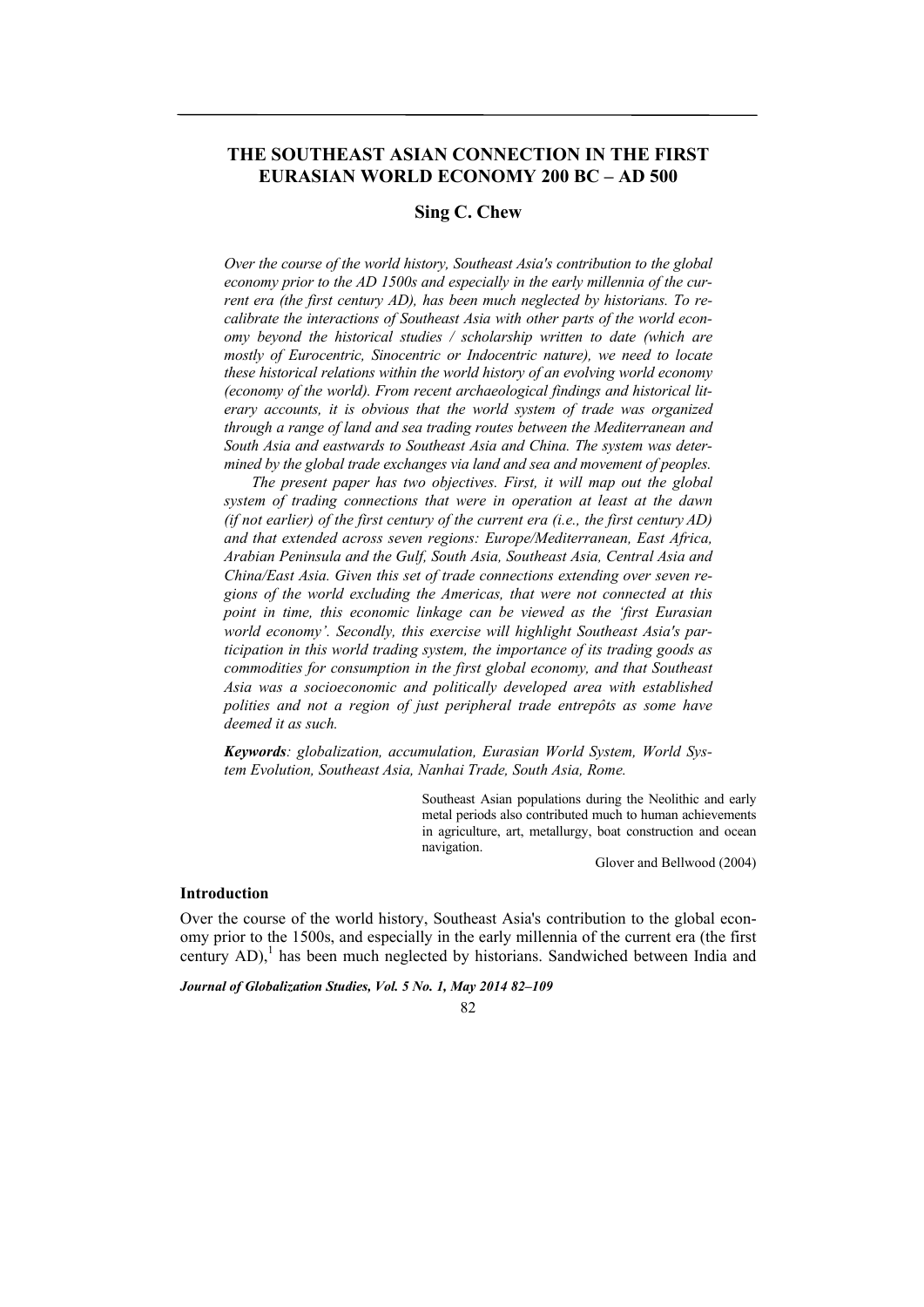China, Southeast Asia has often been viewed as a region of just peripheral *entrepôts*, especially in the early centuries of the current era. However, recent archaeological evidence has shown of highly established and productive polities existing in Southeast Asia in the early parts of the current era and long before.

To recalibrate the interactions of Southeast Asia with other parts of the world economy beyond most of the historical studies/scholarship written to date (that are mostly *Eurocentric*, *Sinocentric* or *Indocentric* in nature), we need to locate these historical relations within the world history of an evolving world economy (economy of the world). This paper proposes to go back in time in order to understand the historical relations of Southeast Asia in the world economy by searching for trading connections of the world economy existing at the dawn of the current era, and if not earlier. From recent archaeological findings and historical literary accounts, it is obvious that the global system of trade links existed at the dawn of the current era (the first century AD) and even earlier by, perhaps, 200 BC. Such findings on trading goods being exchanged between the Mediterranean and South Asia and eastwards to Southeast Asia and China have revealed a set of trading connections between ports of these regions. Such a system connected Europe, the Mediterranean, the Arabian Peninsula, East Africa, the Persian Gulf, Central Asia, South Asia, Ceylon, Southeast Asia, and China through by a network of both land and sea trading routes. Trade exchanges via land and sea and movement of peoples defined this system. The Roman Empire was at one end with China at the other end and Central Eurasia, South Asia and Southeast Asia geographically somewhat in the middle of the system.

This paper has two objectives. First, it will map out the world system of trading connections that was in operation at least at the dawn (if not earlier) of the first century of the current era (*i.e.*, the first century AD) that extended across seven regions: Europe/Mediterranean, East Africa, Arabian Peninsula and the Gulf, South Asia, Southeast Asia, Central Asia and China/East Asia. Given this set of trade connections extending over seven regions of the world excluding the Americas that were not connected at this point in time; this economic linkage can be viewed as the 'first Eurasian world economy'. Secondly, this exercise will highlight Southeast Asia's participation in this world trading system, the importance of its trading goods as commodities for consumption in the first Eurasian world economy, and that Southeast Asia was a socioeconomic and politically developed area with established polities and not a region of just peripheral trade *entrepôts* as some have deemed it as such.

# **The** *First Eurasian World* **Economy**

Initially, the identification of the world-economy as a structural unit with a set of dynamics and trends was put forth by Fernand Braudel (1981, 1982, 1984) and Immanuel Wallerstein (1974, 1980, 1989). This structure underlines the material basis of the reproduction of the socioeconomic and political aspects of an area in which the structural unit is encompassed geographically and temporally. For Braudel (1972, 2001) it was the Mediterranean region that was his initial focal point to explicate the trends and tendencies of the historical transformation of this region couched within the structural dynamics of the physical, socioeconomic, political and temporal character of this region. For Braudel, this structural whole has its dynamic histories of *la longue durée, conjonctures, et événements*. In Wallerstein's case, the Braudelian structural whole (with its trends and dynam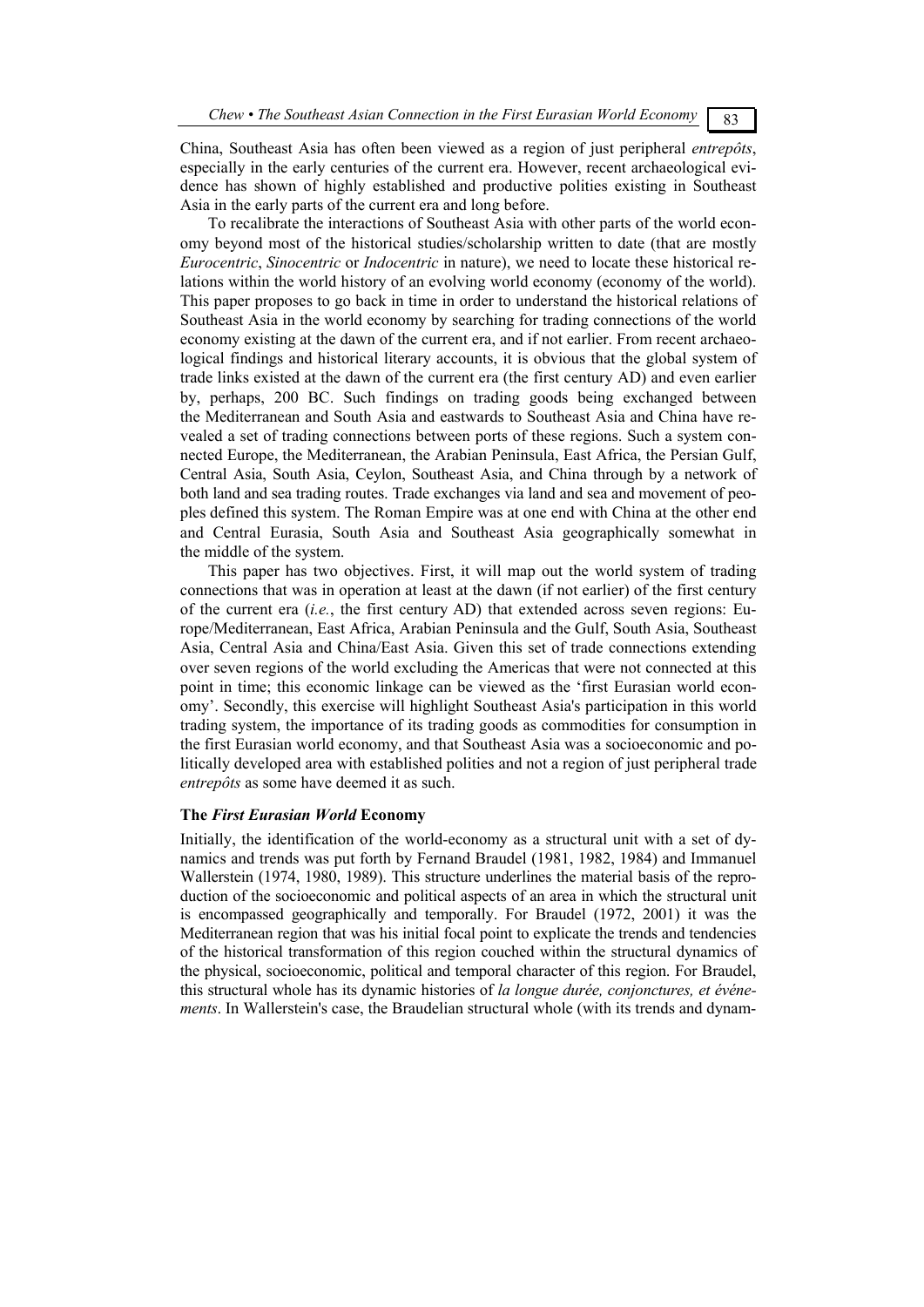ics) was employed as an analytical concept and a tool to explain the course of the world history *from 1500 onwards*, and how world transformation occurred within the dynamics of this world-system/economy that had its origins in Western Europe. With his choice of the temporal starting point (the sixteenth century AD) for the rise of the European world-economy, and that this system was capitalistic in nature, the assumption then was that this world- system existed only from the sixteenth century onwards and not before. This assumption fits well with most contemporary scholars then, especially when the system is supposed to be capitalist, and that capitalism as a 'mode of production' is not supposed to exist prior to this period when feudalism is supposed to hold sway in Western Europe.

This timing on the emergence of the world-economy had to be reconsidered with the mapping of an earlier world system of global trade connections stretching from Asia to Europe that was developing by the mid-thirteenth century (Abu-Lughod 1989). Such an articulation of a/the world economic structure existing three hundred years earlier prompted further questioning of the emergence, evolution and formation of the world system by a number of scholars (Frank and Gills 1993; Denemark *et al.* 2000). Besides the charges of Eurocentricity, questions such as, has there been only one world-system or were there several successive world-systems, or has there been only a single world system that has been evolving for the past five thousand years were put forth (Abu-Lughod 1993; Frank and Gills 1993; Beaujard 2005, 2010; Modelski and Thompson 1999; Chase-Dunn and Hall 1997; Wilkinson 2000). Over the last three decades, these latter questions and debates were addressed by various scholarly treatises that have been published on these issues concerning the formation and evolution of a/the world system/s (see, *e.g.,* Wallerstein 1974; Abu-Lughod 1989; Frank and Gills 1993; Modelski and Thompson 1999; Chase-Dunn and Hall 1997; Chew 2001, 2007; Beaujard 2005, 2010; Ekholm and Friedman 1982; Wilkinson 2000; Denemark *et al*. 2000; Arrighi 1994, 2007; Amin 1974).

The main issues in these debates were over two areas: the temporal dimension of the emergence of a world system/economy and a consequence of this, was the implicit biasness that came with the assumption of the timing and geospatial boundaries in which the world economy started. It is these two issues that Frank's (1991, 1993, 1998) critiques of Braudel and Wallerstein hinged on. Because Wallerstein's model and historical analyses of the development of the modern world-system started with Western Europe in the sixteenth century, it was deemed by Gills and Frank that such a geographic identification for the rise of the world-system privileged subsequent analyses of the trajectory of world development. Their arguments would focus on the nature of capitalism that Wallerstein (1991, 1992) had identified by countering with the fact that these features of capitalism had existed well before the sixteenth century. Furthermore, to prove their contentions that a world economy existed before this timing, Gills and Frank (1990, 1991), presented a historical-empirical analysis of the dynamics and structures of the world economy for the last five thousand years to counter the model of Wallerstein. Frank (1998) developed the Frank-Gills model further in terms of empirical verification by writing a history of world development with a focus on a core region (Asia) placed within the dynamics of a five thousand year world system. As a historical materialist, he insisted he has proven his case with his empirical analysis to counter the Eurocentric biasness that is implicit in Braudel's and Wallerstein's models and others who have followed them. The mistaken identification of Europe as the leading economy was replaced by Asia. In an unfinished book manuscript, Frank (2010) further reasserted that it was Asia, even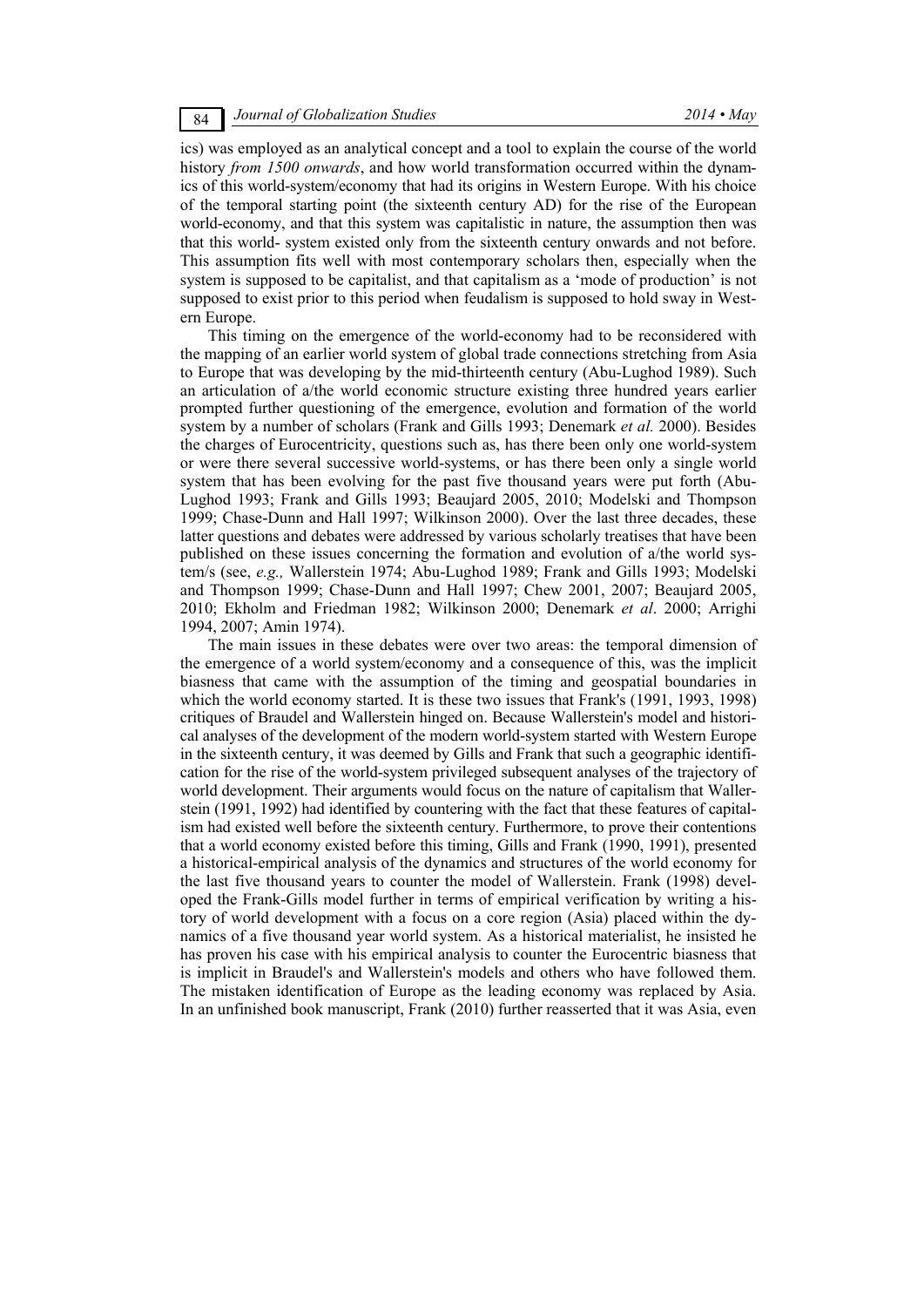up to the nineteenth century AD, that seemed to be the dominant player in the world system then.<sup>3</sup> Others (such as Modelski and Thompson 1999; Chase-Dunn and Hall 1997; Chew 2001, 2007; Beaujard 2005; Wilkinson 2000) have also followed this genre of theoretical formulation, of course, with different emphases and theoretical twists.

In my case (Chew 2001, 2007, 2008), I added another dimension to this evolving historical-structure/world economy with its set of dynamics, by suggesting that world accumulation, *regardless of time and geographic space*, generated ecological degradation over five thousand years of world history. The ecologically degradative process was by no means continuously increasing as it was punctuated by long periods of socioeconomic decline or crisis of the world economy (Dark Ages) that led to lesser ecological degradative practices (Chew 2007). What these studies have also shown is the linkage between regions whereby temporally as the world economy evolves to encompass more regions, the systemic ecological and economic crises are felt throughout the system in a systemic manner. Over world history, it is very clear that the encompassing process or incorporation of regions via trade and conquest structures the linkages of the world economy. Trade by no means is only an exchange of goods but comes with it an exchange of knowledge and belief systems (religion, for example) as well. In other words, in a broad sense as Habermas (1981, 1989) puts it, production occurs conjointly with communication. If this is the case, the different regions of the world that are connected by trade have exhibited a synchronized developmental pattern perhaps even cultural hybridization, therefore underlining the systemic nature of their relations. This means that we are witnessing the outlines of a world system with a structure and trends.

Looking for global trade connections as an indicator of the formation of a world economy can perhaps be the first indicator of world system formation. This by no means is the only criterion as evidence of the formation of a world system. It would be the minimal indicator that a system is in operation whereby global exchanges are taking place between and within regions of the world (see also Frank and Gills (2000). With the existence of trade relations, it also means that a (global) division of labor exists. My earlier studies (2001, 2007, 2008) along with others (see, *e.g.,* Frank and Gills 2000; Modelski and Thompson 1999; Kristiansen 1998; Kristiansen and Larsson 2005; Chase-Dunn and Hall 1997; Beaujard 2005) have shown this international division of labor existing as early as 3000 BC.

If we examine world history in terms of trade connections, we can trace the contours of a 'regional' world economy encompassing the Eurasian region of Mesopotamia, the Arabian Peninsula, Levant, Anatolia, Iran, the Indus Valley, and Egypt by 3000 BC (Chew 2001, 2007). Beaujard (2005, 2010) has identified three possible regional world systems from 1000 BC onwards. For him, there was the Western world system, the Eastern world system, and the Indian world system during the Iron Age with growing interactions between these systems from 350 BC onwards. Regardless of whether it is a single world system that started in the Fertile Crescent and over time encompassing other regions of the world as postulated by Frank and Gills (2000) or Beaujard's (2010) three regional world systems coalescing into one world system, what is clear is that by *the turn of the first century of the current era* we find a world system encompassing Europe, East Africa, Asia (South, Southeast and East) (Chew 2001, 2007; Beaujard 2010). In world history, we can conceive of it as the *first Eurasian* world economy as the only major region that has not been connected at this point in world history is the Americas. The restructuring and development of this global economy at this point in time was the result of the various trends and tendencies of the nature of the world sys-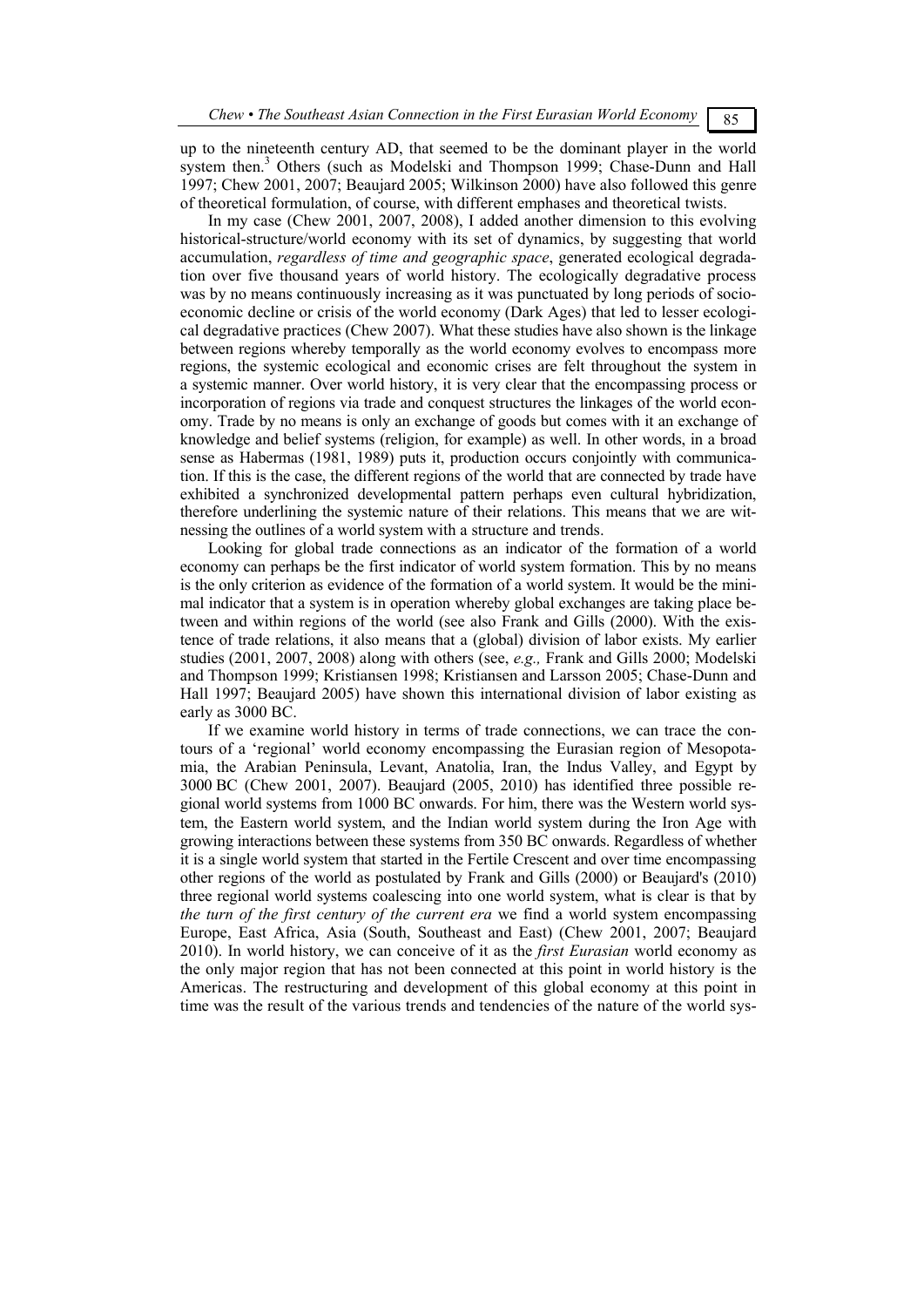tem. I have argued in earlier writings (see, *e.g.,* Chew 2000, 2001, 2007) along with others such as Thompson (2006), that climate, scarcity of natural environmental resources, ecological degradation, and diseases should be added to the usual socioeconomic and political causes for this restructuring. Recently, Beaujard (2010) has also identified climate as a major factor in system crisis, especially in the demise of regional world systems leading to the coalescing of a world system at the turn of the century of the current era.

We use the term world economy instead of world-economy as the latter has been utilized by world-systems specialists for a historical structure that has a certain set of socioeconomic and political attributes and trends 'capitalistic' in nature that do not necessarily cover a wide geographic space. To world-system specialists, this historical structure of a world-economy is a world in itself, hence the hyphenation between world and economy (Wallerstein 1991). In our case, a world economy is not distinguished necessarily by a mode of production but that it covers a *global geographic* space with multiple cores/regions linked at a minimum by a trading system. *It is an evolving global economy 'of the world'*. Depending on the temporal sequence, an economy of the world encompassing different chiefdoms, kingdoms, civilizations, empires, and states in a global division of labor, technology, and knowledge circumscribed by different cultural patterns.

## **Land and Maritime Trading Routes of the First Eurasian World Economy**

The dawn of the first century of the current era witnessed a world economic exchange system that extended from China through Central Asia, Southeast Asia, South Asia, Arabian Peninsula and the Gulf Region, East Africa to the Mediterranean and Roman Europe (see Fig. 1). This world system of trading relations was via land and sea connections whereby goods and peoples were transported and exchanged. Viewed from this perspective, the trading world was quite globalized at this point in time, whereby economic exchange in terms of manufactured goods, bullion, animals, and slaves were traded in the various ports, markets and trading centers of these regions between kingdoms, empires and other polities.



**Fig. 1. Eurasian World System**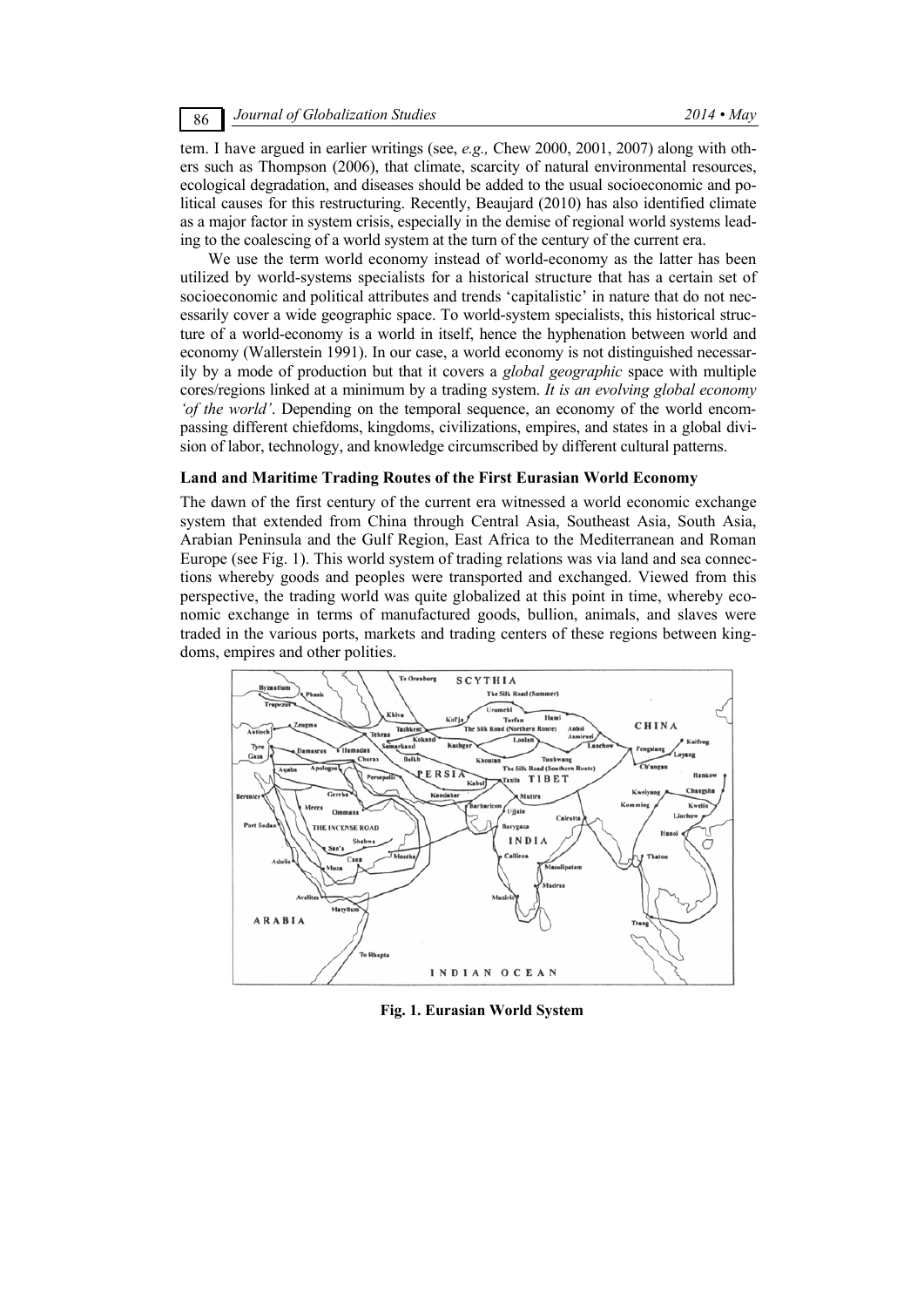Starting from the western part of this world economy with its terminus ending in the eastern portion of the Roman Empire, the trade routes geographically fanned out in three directions (see, *e.g.,* Warmington 1928; Tomber 2008; Charlesworth 1970; Young 2001; Begley and De Puma 1991). The northernmost circuit traversed the Black Sea through Byzantium and Central Asia to China. The central route went via Syria through Antioch and the Euphrates to the Persian Gulf, South Asia, Southeast Asia, and beyond. The southern circuit was through Alexandria, northern Africa, the Red Sea and the Nile, Arabia and through to South Asia and beyond. The complexity of these trade routes is distinguished further by trade circuits that radiated from these main routes at the local and regional levels. Each region has its own local complexities in terms of items traded, exchanged, and transported along them.

The central and southern routes mainly used the river systems of the Euphrates and the Nile as conduits that funnel through the Persian Gulf and the Arabian Peninsula and then onwards to South Asia. The Red Sea was also one of the branches of these trade routes with ports and *entrepôt* centers located throughout it. Initiated by the Ptolemies, this trading route with its start in Alexandria provided a center in which traders from the Mediterranean, North Africa, and Arabia could exchange goods from South Asia, Ceylon and beyond. Estimates of about 120 ships left for the East each year visiting Somalia and India from Egyptian *entrepôts* such as Alexandria (Warmington 1928). Barbaricon on the River Indus and Barygaza in Gujerat were one of the main ports of call for these ships. At Barbaricon, Indian, Tibetan, Persian, and Chinese goods could be exchanged. By no means was Barbaricon the only place of exchange. Further south, there were other marts under the control of local Indian kingdoms. These kingdoms had control of the trading centers on the eastern and western coasts of South India.

Beyond the sea routes, there were also land routes that connected the western part of the world economy to the central and eastern parts. Land routes for the western portion of the world system would radiate from the shores of the eastern Mediterranean. Starting perhaps from Antioch located in northern modern day Lebanon, traders would travel eastwards most often having to cross the rivers systems of the Euphrates and Tigris, and then moving south-eastwards towards Seleucia or eastwards to Echbatana. From Seleucia it was onwards to Ctesiphon, and beyond to the Iranian plateau comprising of modern day Iran, Afghanistan and Baluchistan. Eastwards from Ctesiphon, Roman traders would travel to Antiochia Margiane (Merv) via Jah Jirm. At Merv, the land route was divided into two branches that formed the famous silk roads to Central Asia. East of Merv, the silk routes had branches going south to India through Bactra where it connected with routes that converged from India in the valley of the River Oxus. Further eastwards along the silk route to Maracanda (east of Merv) were a set of routes where marts such as Kashgar, Khotan and Yarkand were located. These trading marts were places where the Indians, Kushans, Parthians, Romans, and Chinese traders met for the exchange of products from the west, east and central parts of the world economy. For those western traders who were interested in Indian products, the routes they would take would be southwards after Merv or Bactra. Indian goods destined for Russia and the Scythian lands would move northwards on the River Oxus and either cross or round the Caspian Sea to the Black Sea. The land routes ended at Loyang, China.

The maritime routes from South Asia to Southeast Asia and China were along the east coast of South Asia and Ceylon cross the Bay of Bengal to the Malay Peninsula. Initially in the first century AD, specific trade contacts were on the western and eastern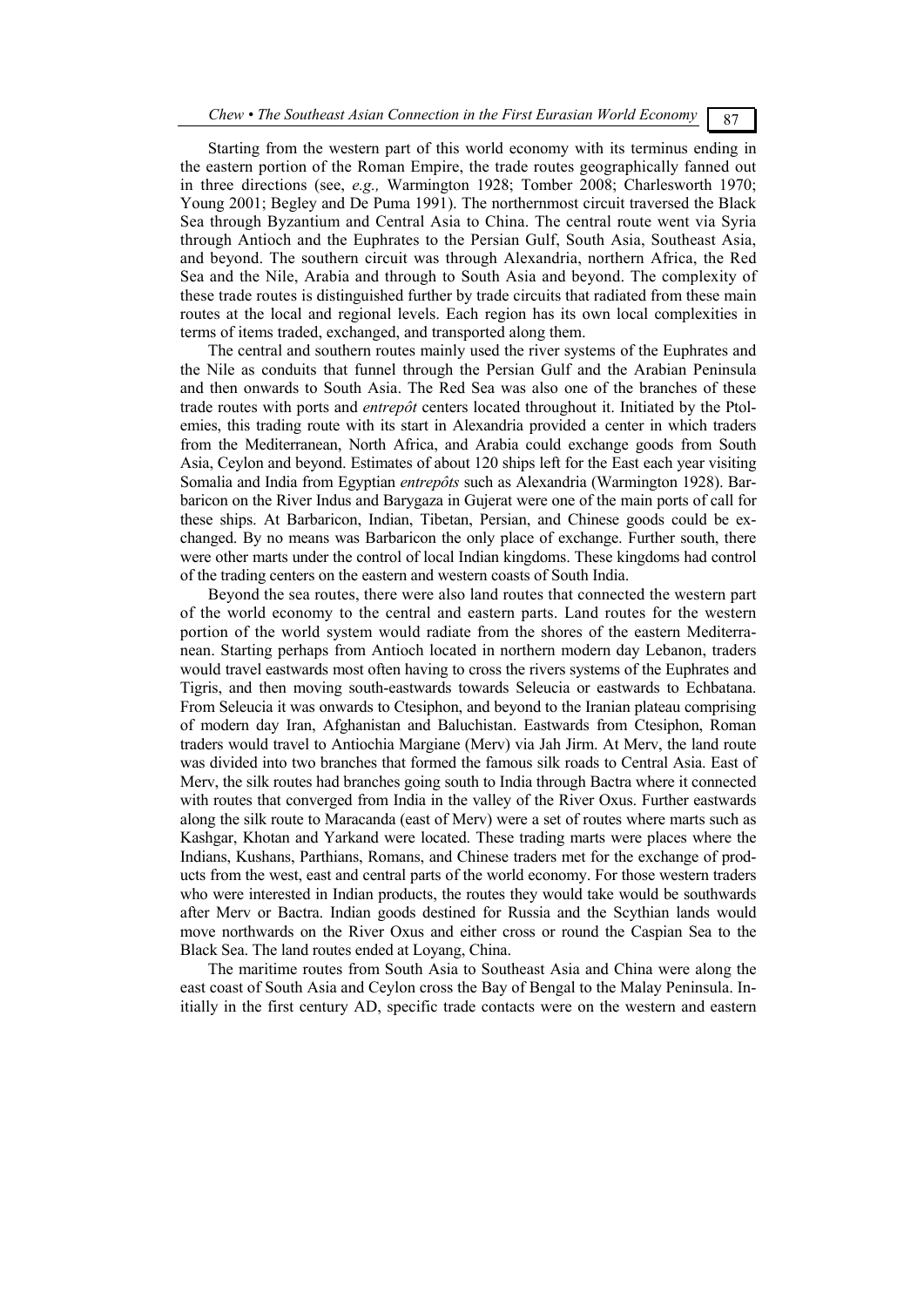coasts of the Malayan peninsula (Hall 1985). There was also a land route from South Asia to the western edge of the Mekong Delta. Within Southeast Asia, the maritime trading routes connected southern Sumatra and western Java to the ongoing trade routes in the northern part of the Malayan peninsula. By the fifth century AD, the Straits of Malacca became the direct trade route which connected the northwestern Java Sea region with the major trade routes involved in the global trade exchanges between China, South Asia, Southeast Asia and the eastern Mediterranean (Wolters 1999 [1967]). This Java Sea region besides Java, consisted of the Sunda Islands, the Moluccas, Borneo, and Southern Sumatra. The trade routes even extended as far as Sulawesi and New Guinea in search of feathers and other products of the sea. From Southeast Asia there were also land routes to southern China and maritime routes linking the Malayan peninsula and the Java Sea region with the ports of southern China.

## **Western Zone of the First Eurasian World Economy**

**Trade Dynamics between Two Regions of the World System: Rome and India.**  The exchange of products between India, the Gulf region, and the eastern Mediterranean did not start with the Romans at the end of the first millennium BC. If one examines third millennium BC world history in terms of trading connections within a region and between regions of the world, there was an evolving economic exchange network within the Afro-Eurasian geographic context that included Egypt, Mesopotamia, the Arabian Peninsula, the Levant, Anatolia, Iran, and the Indus Valley (Chew 2001; Frank and Gills 2000; Possehl 2002). Such systemic connections via trade were an outcome of a world system division of labor whereby social systems especially those located in river valleys and watersheds sought natural resources for example, such as copper, precious stones, pearl, ivory, gypsum, marble and wood, for their production activities and the reproduction of their socioeconomic lifestyles from the peripheries. In turn, they exported to the peripheries manufactured items such as bronze wares, textiles, wheat, *etc*. Mostly such exchanges occurred because the immediate environments of these social systems were either devoid or depleted of these resources (such as wood) as a result of the intensification of extraction of these products that has occurred historically to satisfy the urbanization process, population growth, and hierarchical reproductive needs and surplus generation of these systems. For example, in the third millennium BC, there were trade connections between the civilizations of Egypt southern Mesopotamia and their geographic vicinities, and between Mesopotamia, the communities of the Arabian peninsula and the Persian Gulf, and as far as Harappan civilization of northwestern India and its peripheries either directly or through merchant middlemen (*e.g*., see Chew 2001; Asthana 1993; Possehl 1982; Oppenheim 1979; Tosi 1982; Ratnagar 1981, 1991, 1994; Kohl 1987; Allchin 1982; Lamberg-Karlovsky 1975; Moorey 1994; Edens 1992; Algaze 1993a, 1993b; Tibbetts 1956). In turn, there were multiple core centers that interacted with their immediate peripheries in terms of manufactured goods and agricultural products being exchanged for the natural resources of the peripheries.

Trading connections were disrupted starting around 2200 BC, whereby the demise of the economy of southern Mesopotamia and northwestern India, coupled with the socioeconomic and political upheavals in the Levant and their associated peripheries initiated a restructuring of the world system (Chew 2007). Ecological crisis, climate changes, natural disturbances also punctuated this period. The demise of the economies of the core centers (Egypt, southern Mesopotamia, and northwestern India) and deur-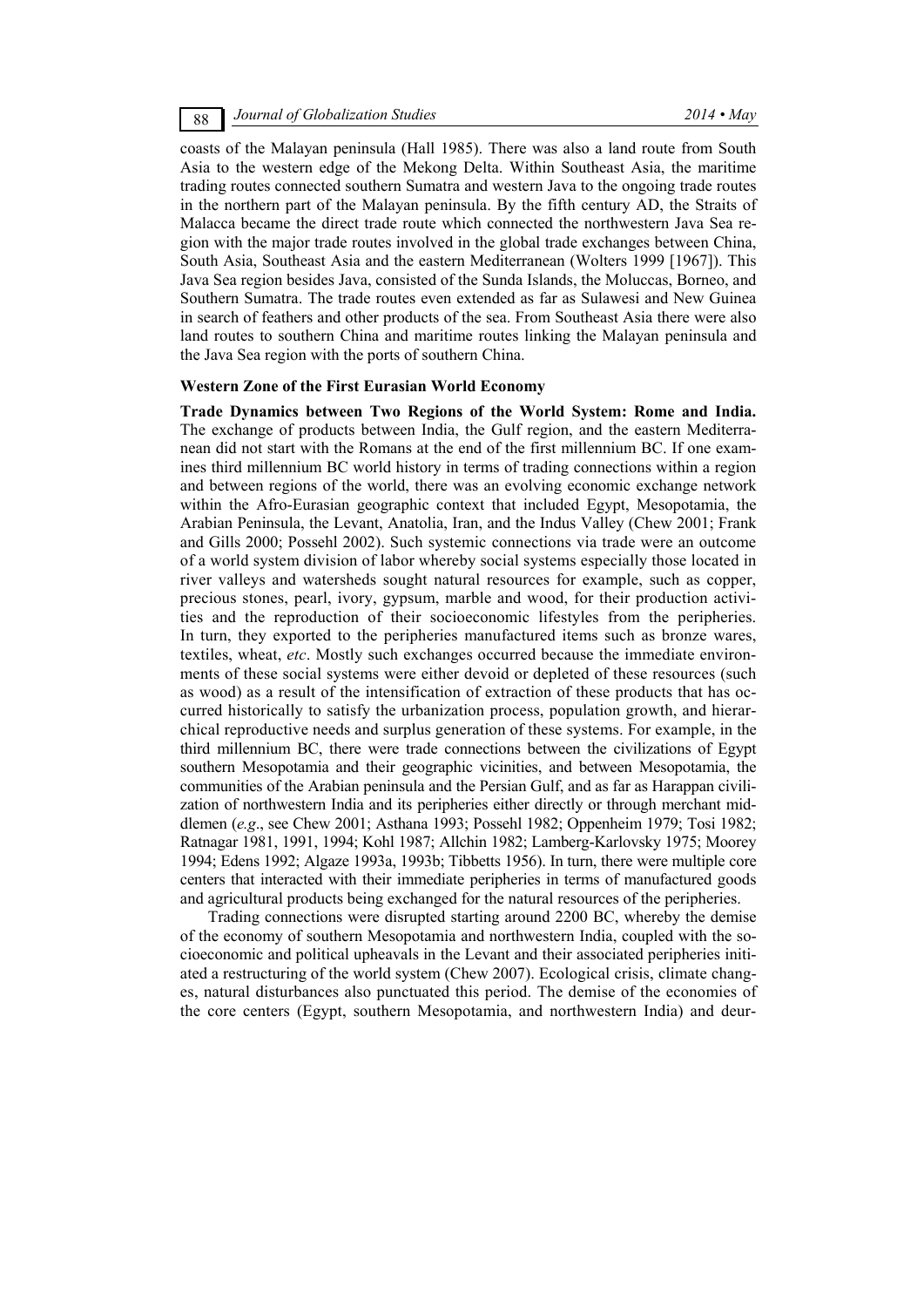banization, meant also the collapse of the Persian Gulf trade, and a major trade corridor of the world system then. With recovery occurring around *1700 BC*, the other parts of the world system such as the eastern Mediterranean littoral (centered around Crete and mainland Greece) along with central Europe and Anatolia increasingly began to take advantage of the vacuum generated by the collapse of the southern portion (the Gulf region) of the world system (Chew 2007). Thus, trade orientation that was directed to the East in the past (Indus valley, Magan, Meluhha) shifted to the west covering areas such as Syro-Palestine, Egypt, Cyprus, and the eastern Mediterranean littoral. Egypt, Syria-Levant (such as Ugarit, Mari, Byblos, Ras Shamra), Crete, Cyprus, and mainland Greece expanded their trading volumes utilizing the peripheral areas such as central and eastern Europe, Nubia, and in the later period, northern Europe, for their resource needs.

Long-distance trade through the travels of warriors, specialists, and merchants linked communities from Eurasia to the Aegean and Scandinavia, and from the Urals to Mesopotamia (Kristiansen and Larsson 2005). The Caucasus developed a metallurgical center, thus forming a Circum-Pontic province that included Anatolia, which received its metal ores from the Caucasian region. Anatolia became an important eastern node of the trading system especially with the demise of the southern Mesopotamian trade, thus shifting the loss northward (Larsen 1987; Chew 2001; Sheratt 1997). Such transformations revealed the increasing nature of the globalizing process of the system of trade exchanges as early as the second millennium BC. What flowed through this system were natural resources, manufactured products, and agricultural produce besides preciosities. The cores had production activities either controlled by the palace, temples and the merchants, and the peripheral areas supplied the natural resources, and also agricultural products. Colonization of distant lands in the eastern Mediterranean, Sicily and southern Italy for agricultural production and natural resource extraction were also undertaken by the core centers such as Crete and Greece during this time period (Vermeule 1960; Immerwahr 1960). Increasingly Europe was being incorporated into the trading orbit via the establishment of trading outposts just like what the southern Mesopotamians were undertaking towards the end of the third millennium in northern Mesopotamia and Iran (Algaze 1989; 1993a; 1993b).

System crisis returned in this part of the world system by 1200 BC whereby there were trade disruptions, socioeconomic and political collapses throughout the system with the exception of the northern Periphery (northern, central and eastern Europe) (Chew 2007). Unlike the crisis conditions that the Near East was experiencing; central, eastern, and northern Europe faced these conditions much later. With the collapse of the Near Eastern Mediterranean trade frameworks and the shortage of metals, metal production boomed in central and Eastern Europe. As a result of the Mediterranean collapse, the eastern and western European trade exchanges were strengthened. Such exchanges led to the development of a regional (Urnfield) trading and production system (Kristiansen 1998). Crisis appeared much later around 750 BC for this area.

Economic recovery returned around 700 BC for the Mediterranean region, and what followed was a series of expansion of trade networks under Greece and Phoenicia (Chew 2007).<sup>4</sup> Towards the end of the first millennium BC, the arrival of Rome witnessed further expansion of the system. The emergence of Rome as a major core center of the world system – there are others as well in the East such as China – by the end of the first millennium also led to the expansion of the trade connections between the East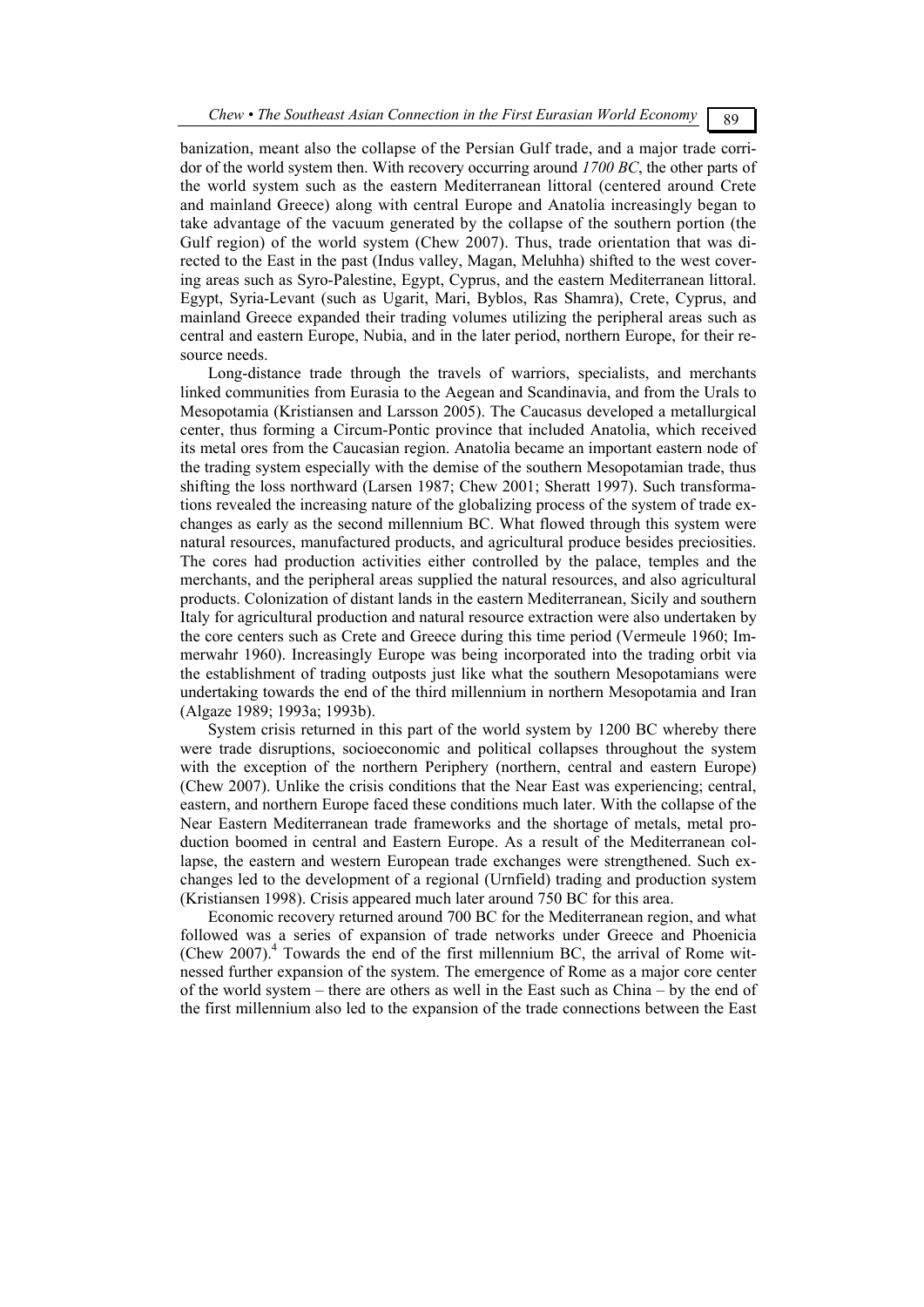and the West. It is at this point in world history that *we have the development of the 'first Eurasian world economy' connecting the West with the East.* 

As part of a broader history of trade exchanges, the trade of the Roman Empire with India should be viewed within this world historical context of trade activity. By the early Roman period (the first century BC – the third century AD), this trading activity formed part of a larger system of trade exchanges across at least seven regions of the world economy, whereas during the earlier Bronze Age, the trading activity was more regional in orientation, and that the trading connections from the eastern Mediterranean across the regions (Red Sea, Persian Gulf, Indian Ocean) to Southeast Asia and East Asia were not that developed at all.

The peak of the Roman/Indian trade was from the first century BC to the third century AD (Tomber 2008). Vast quantities of goods including gold and silver were exchanged starting from the eastern part of the Roman Empire via the Arabian Peninsula, the Persian Gulf, eastern Africa (what is now Ethiopia and Somalia) with the Indian subcontinent and Ceylon. The trade was conducted via mostly the sea routes as we have identified in the previous pages. Land routes from the eastern part of the Roman Empire connecting with those in Central Eurasia and China, with routes veering south to the Indian subcontinent were also utilized; though in these latter routes the exchange was more restricted to products of China and Central Eurasia.

The trade between India and Rome covered different types of goods from preciosities to necessities. It was mostly focused not only on natural resources, but manufactured products as well. Coined money of gold, silver and copper of Roman origin was also part of the trading transactions (Tomber 2008; Warmington 1928; Deo 1991; Charlesworth 1970; Young 2001). Large quantities of merchandise were exchanged starting from the reign of Roman Emperor Augustus (27 BC – AD 14) onwards during a period of economic expansion of the world economy. The type of products imported by Roman and Greek merchants with some of them based in Alexandria, Egypt was wide ranging. In terms of animals and animal products, live animals such as lions, tigers, rhinos, elephants, parrots, draft animals, and Indian ivory were sought after by the traders. In certain cases, such as the wild animals, they might be trans-shipments with their points of origin from Aksum in eastern Africa (Ethiopia).

Other goods traded were not only luxuries but mostly necessities for use in manufacturing, cooking or for medicinal and religious purposes (Tomber 2008; Warmington 1928; Sidebotham 1986; McPherson 1995). They covered Indian plant products and aromatic spices. These included pepper, cinnamon, ginger, cardamom, ginger, myrrh, sugar, and raisin-barberry, indigo for coloring, cotton for clothing, ebony, and rice as cereal. Mineral products and precious stones were also exchanged such as diamonds, onyx, carnelian, amethyst, garnet, pearls, and conch shells. Indian manufactures such as cotton textiles and silk were also part of the imports exchanged by the Roman, Greek and Arab traders.

# **Indian and Asian Exports to Rome**

### *Plant Products*

Since the dawn of the first millennium of the current era, spices and aromatics have been the driving force of commerce between the West and the East. The voyages of discovery (commerce) by the Portuguese and the Spanish in the fifteenth century AD seeking a reliable route to the East for its spices is just a continuation of such a commercial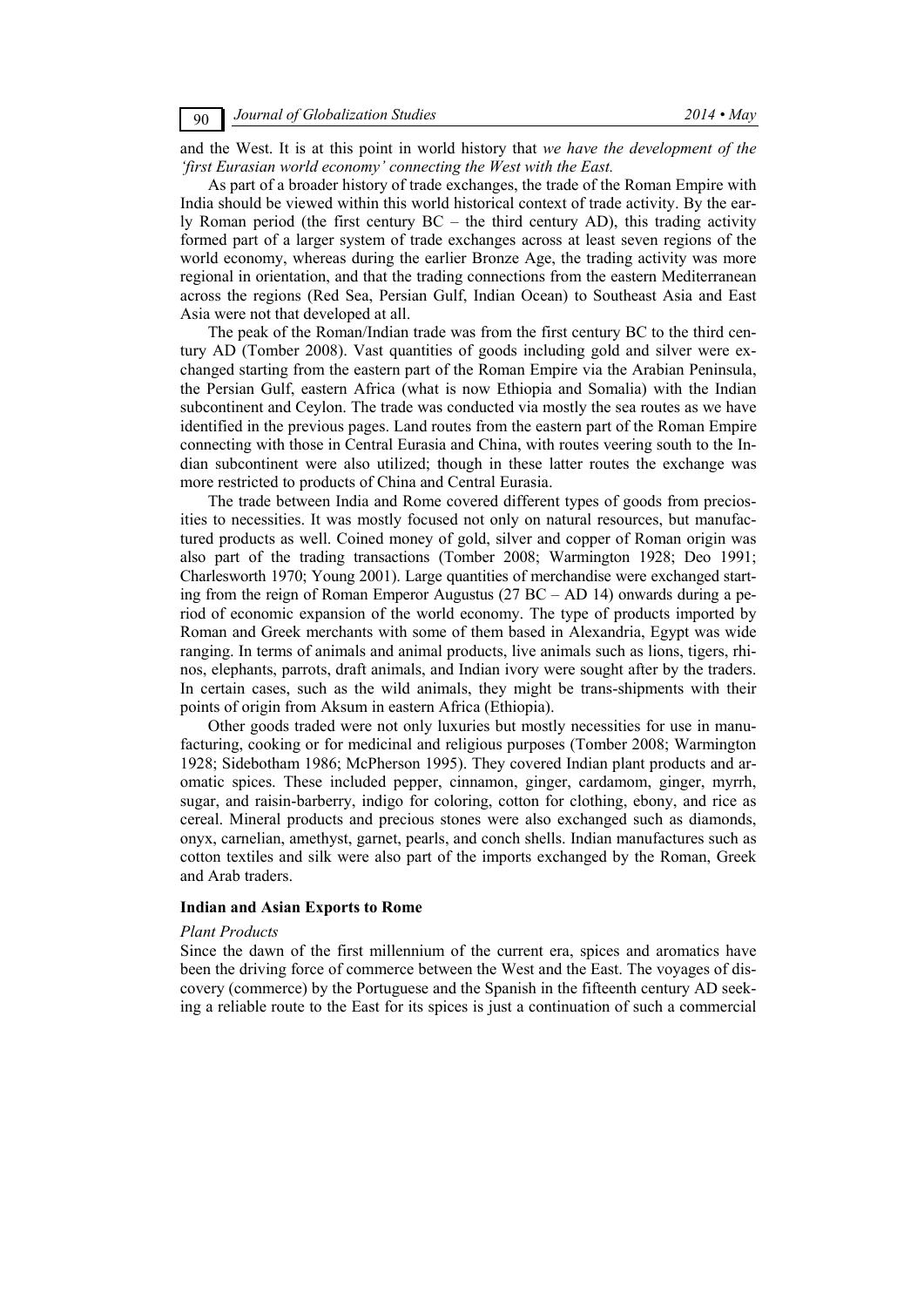quest that started 1,500 years before then. In terms of plant products, geographic locations where they were sourced such as pepper and cinnamon were not from only the Indian subcontinent. In the case of cinnamon, it was not only from India but as well from Ceylon, Southeast Asia, and southern China. It seems that true cinnamon came from India and Ceylon, and the poorer grade *cassia* was from Southeast Asia and China (Tomber 2008, Dalby 2000, Cappers 2006). These different source origins underscore the trade connections that extend beyond Ceylon to Southeast Asia and southern China. Hence, another indicator of a global system of trade that spans from the Mediterranean, the Red Sea, the Persian Gulf, the Indian Ocean, through to the South China Sea.

Pepper can be considered one of the most sought after spice for its wide range of uses in the Roman lifestyle. Two species of pepper (*Piper nigrum* and *Piper longum)* were imported. Long pepper, black pepper and white pepper had different monetary values. The most expensive was long pepper which was almost three times the price of black pepper and half as much as white pepper. Pricing cost was due to long pepper having the quality of being the hottest, and also its use for medicinal purposes. For the latter, it is found as an ingredient in all kinds of Roman medicines and drugs. In terms of places where the pepper was sourced, black and white pepper came from India whereas long pepper came not only from India but from Ceylon and the Malayan peninsula (Tomber 2008; Warmington 1928). It has been recorded according to the *Periplus Maris Erythraei* that bags of pepper were traded for with gold bullion by Greek and Roman traders (Casson 1989). The spice according to Warmington (1928: 182) probably formed half the cargo of a Roman ship. Vast profits were received from such a spice trade that a ship's captain would load up with pepper and set sail even in bad weather. From inland trading houses these sacks of pepper would find their way back to the Roman Empire via the Red Sea, and even by camel from Coptos down the Nile to Alexandria with forward shipment across the Mediterranean to Puteoli and Rome.

Ginger (*Zingiber officinale*), another plant product of high demand, was also part of the spice trade. Its source of origin was from Southeast Asia and perhaps India, and it formed a part of the spice trade because India and Arabia were the transshipment points of it from the Southeast Asian trade in which India was part of the trading conduits. Its pricing was about that of white pepper at six denarii a pound. Cardamoms (*Ellettaria cardamomum*) were also another spice that was traded though it was priced almost ten times the price of ginger. Grown in Malabar and Travancore in India, it was used by the Romans in medicines and perfumes. Pliny has noted the shipment of it via both the sea and land routes (Warmington 1928).

Cinnamon (*Cinnamomum zeylanicum*), a plant product from India, China, Tibet, Burma, and Ceylon was one of the most prized imports of the Romans. Used as a perfume, incense, condiment and medicine, its wide range of application meant that it was a very important spice. For the very best, almost three hundred to fifteen hundred denarii were paid for it. As part of the aromatics of the Roman trade, the root of costus used for scenting shawls, perfumes, seasoning of food, and for sacrificial ceremonies was also a popular trading item. It was exported from Kashmir in India.

Frankincense (*Boswellin sacra*) and myrrh (*Commiphora myrra*) were valued gum resins that were traded. Considered as products from India, Arabia, and East Africa, these oils were part of the goods that were imported into the Roman Empire. Besides the resinous products, other Indian plants used for coloring and in foods and medicines formed the long list of imported plant products. Indigo (*Indigofera tinctoria*), a plant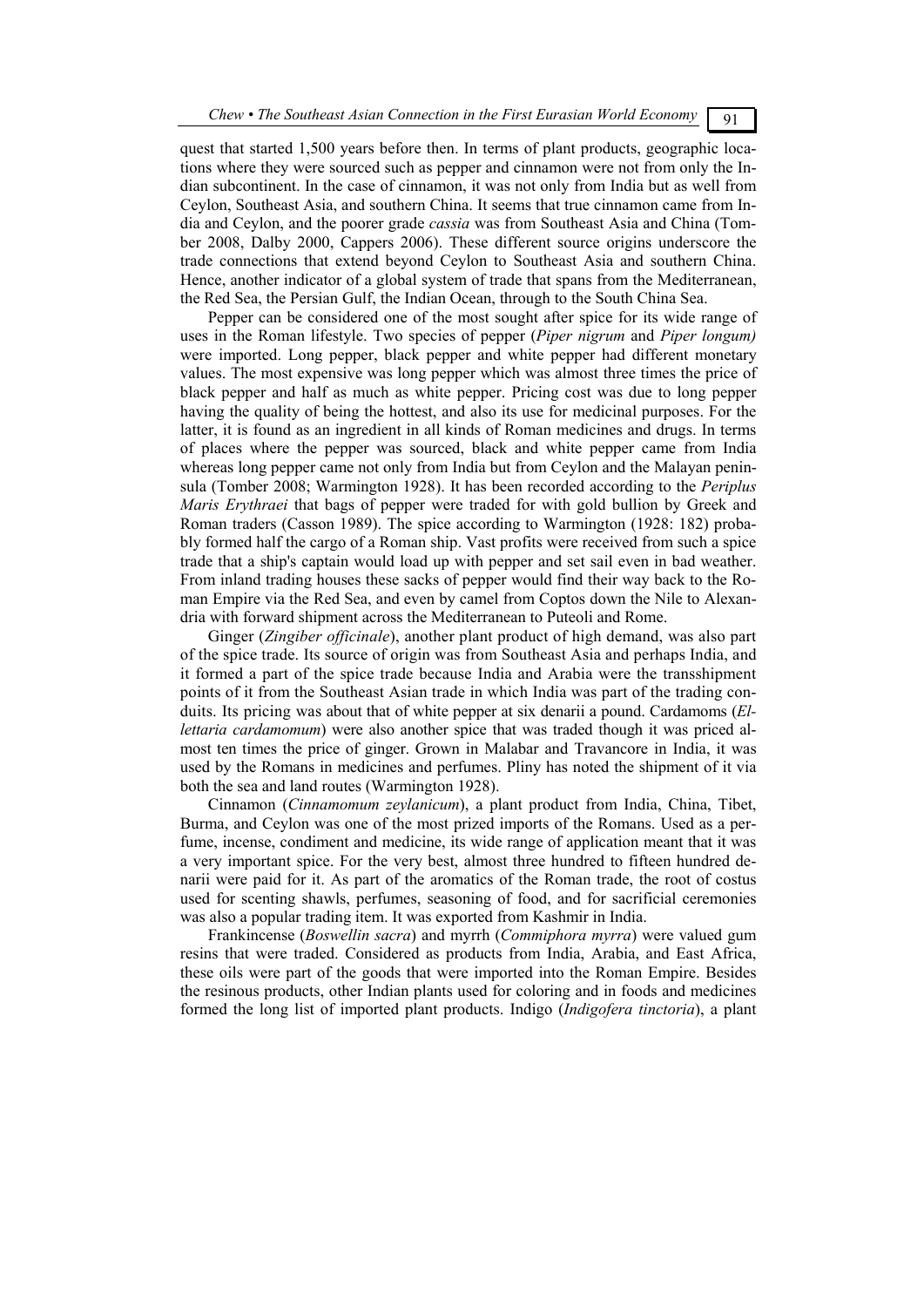that provides a coloring of black and blue was sought after by the Romans. Besides indigo, there was also raisin barberry (*Berberis sinensis* from China*, B. allichiana* and *B. siatica* from Nepal, *B. floribunda* from India) that produces a yellowish color dye (lyceum). This plant product had its origin in the Himalayas, China and Nepal.

From spices and aromatics, we have also cotton and muslin which were exported either in the form of textile or in raw condition. Most of these types of textile materials were shipped to Egypt for the manufacture of cotton cloth, stuffed mattresses and pillows for sale in the Roman Empire. Continuing a practice that had been going on for quite some time since the second millennium BC, the import of wood products from India to Mesopotamia and the eastern Mediterranean was extended into the first millennium AD. Two classes of wood products were traded: a) ornamental and timber wood, and b) fragrant wood for medicinal and religious practices and ceremonies. From the Indian port of Barygaza according to the *Periplus*, sandal-wood, teak-wood, black wood and ebony were exported mainly via Arabia to the Empire (Casson 1989). Wood imports to the Roman Empire also came from eastern Africa (where modern day Ethiopia is now located). The hard wood imports were utilized mainly for building construction and for shipbuilding. Sandalwood (*Santalum album*) which is a fragrant wood from south India, Ceylon, and Indonesia was also part of the trade (Fuller 2006). Whatever the origin, sandalwood is an item that is sought for as it was used for various decorative purposes. Other wood products such as camphor that came from Sumatra and Borneo were also part of the array of wood being exchanged.

### *Mineral Products*

Beyond the necessities of plant products that formed part of the Roman trade, precious stones and other mineral products were also part of the exchange process. As luxuries, these mineral products were sought after by Roman elites. Diamonds and sapphires were exported from India for elite consumption throughout the trading system from the Indian Ocean to the Red Sea and the Mediterranean. Quartzes, opals, agate, carnelian, onyx were also of great demand. The port of Barygaza on the eastern Indian coast was the export point. Parthian and Arabian mineral products were transported via the land routes to Barygaza for shipment by sea to the Red Sea and beyond. Other sources of the precious stones *were from Ceylon and Burma, thus underlining the trading linkages southwards and eastwards from India*.

Amethyst and opal found in India and Ceylon were favorites among the elites. Along with quartz which was obtainable from Ceylon as well as the Urals, they complemented the various precious mineral products that formed the list of gems and stones that were involved in the mineral trade. Other precious stones that were included in the list are sapphire, emerald, beryl and aquamarine that are found in India. Lapis lazuli with its source in Persia, Tibet, China and Scythia was also part of this mineral product trade. Though not of Indian origin, lapis lazuli (from Afghanistan and the Iranian Plateau) was transshipped through the port of Barbaricon on the western Indian coast on the way to the eastern Mediterranean via the Red Sea. Rock crystal which is also used for ring stones and made also into drinking cups and large bowls were manufactured in India, and exported for elite consumption in the Roman Empire.

### **Roman Exports to India**

The export of slaves from the West to India was an item for the Indian princes. These slaves primarily came from the eastern Mediterranean and from locations such as Syria.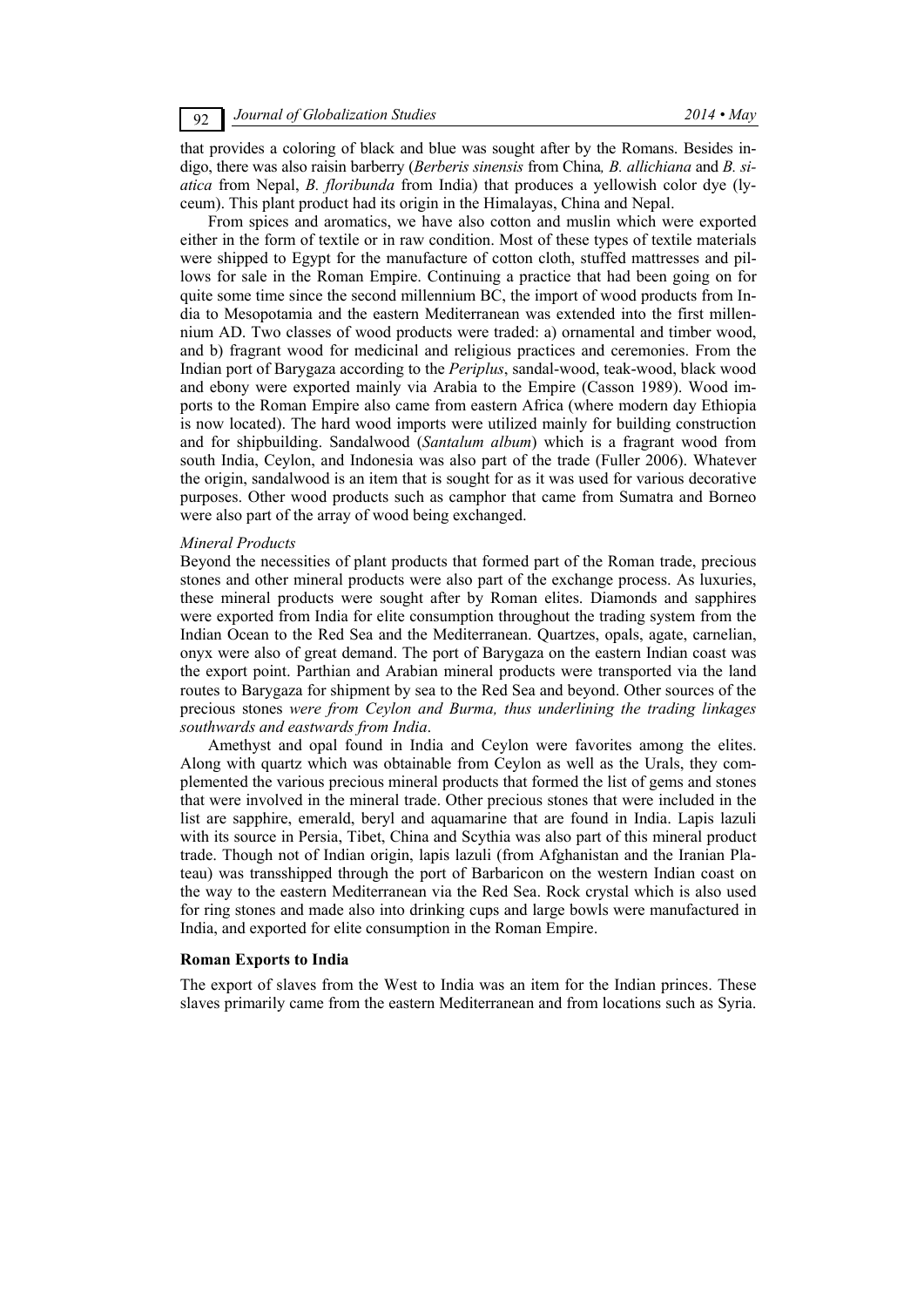In fact, slaves were also transshipped to as far as China. In addition to slaves, fine red coral from the Mediterranean was also sent to South Asia. The coral was exported to the Indian ports of Barbaricon and Barygaza via the Arabian port of Cane and it was in high demand according to the *Periplus* (Casson 1989). Red coral was highly prized by the Indians, and was used extensively in amulets.

Besides the above, flax clothing was also an export to India. This manufactured item was made mostly in Egypt and Syria. Flax clothing made in Egypt was also exported to China (Warmington 1928). The Chinese preferred Egyptian made flax clothing instead of those manufactured in Mesopotamia. In addition to textiles, wine was also one of the major Roman exports to India. The wine had the added function of being the ballast of the ship on its outward journey to India. It was shipped all over the trading network including the regions of Africa and Arabia, and then forwarded to India. The wine exported was mostly stored in Roman amphorae, and in various archaeological excavations in India these pottery sherds have been unearthed (Tomber 2007, 2008; Young 2001; Begley and De Puma 1991). It seems that the amphorae were not only from Rome but as well from Mesopotamia (Tomber 2007). Besides wine, the amphorae also contained oil and *garum* for Indian consumption. Storax (a sap from *Liquidambar orientalis*) used in medicines was exported also from Egypt to India via the Indian ports of Barbaricon and Barygaza.

Other pottery items exported to India were both coarse and fine table wares. The coarse table wares were of Egyptian origin. Besides pottery, papyrus from Egypt was also an export to India and according to ancient sources such as Pliny it was a great and profitable trade in the early part of the third century CE (Warmington 1928). Roman glass was also an export product to India. Tyre, Sidon, and Alexandria manufacturing centers of these glass items were the main source centers for these wares. Glass vases imitating metal vases were also exported from the Roman Orient to as far as China.

Precious metals such as gold and silver were imported by the Indians as bullion or as coins that were part of the transaction process in exchange for Indian imports. Lead and copper were also sent to India as base metals for local currency even though gold and silver coins were also used in local exchanges. Lead from Spain and Britain were shipped to the western port marts of India. Required for local currency, lead and copper were much sought after by the Indians. According to the *Periplus* and Pliny, these metallic ores were imported in large quantities (Casson 1989; Warmington 1928). Such import transactions have resulted to large archaeological finds of hoards of gold and silver coins which have been excavated in southern India, especially in the southwest (Meyer 2007; Raman 1991; Deo 1991). These coins were mostly dated at the start of the first century to the third century of the early Roman period (MacDowall 1998). The types of coins were mostly of the silver denarii, aurei and gold solidi (Turner 1989). In south India, besides Roman gold and silver coins, local silver punch-marked coins were also found with the Roman coin hoards that looked like fine imitations of Roman ones (Tomber 2008). The dating of most of these Roman coins belonging to the first three centuries of the early Roman period does suggest that the world economy must have been in a period of economic expansion. With very few Roman coins of later periods being unearthed in archaeological excavations in India other than in Sri Lanks suggest to us that the world economy must have receded in its expansionary phase (Parker 2002). This dovetails with the periodization of long term expansion and contraction of the world system that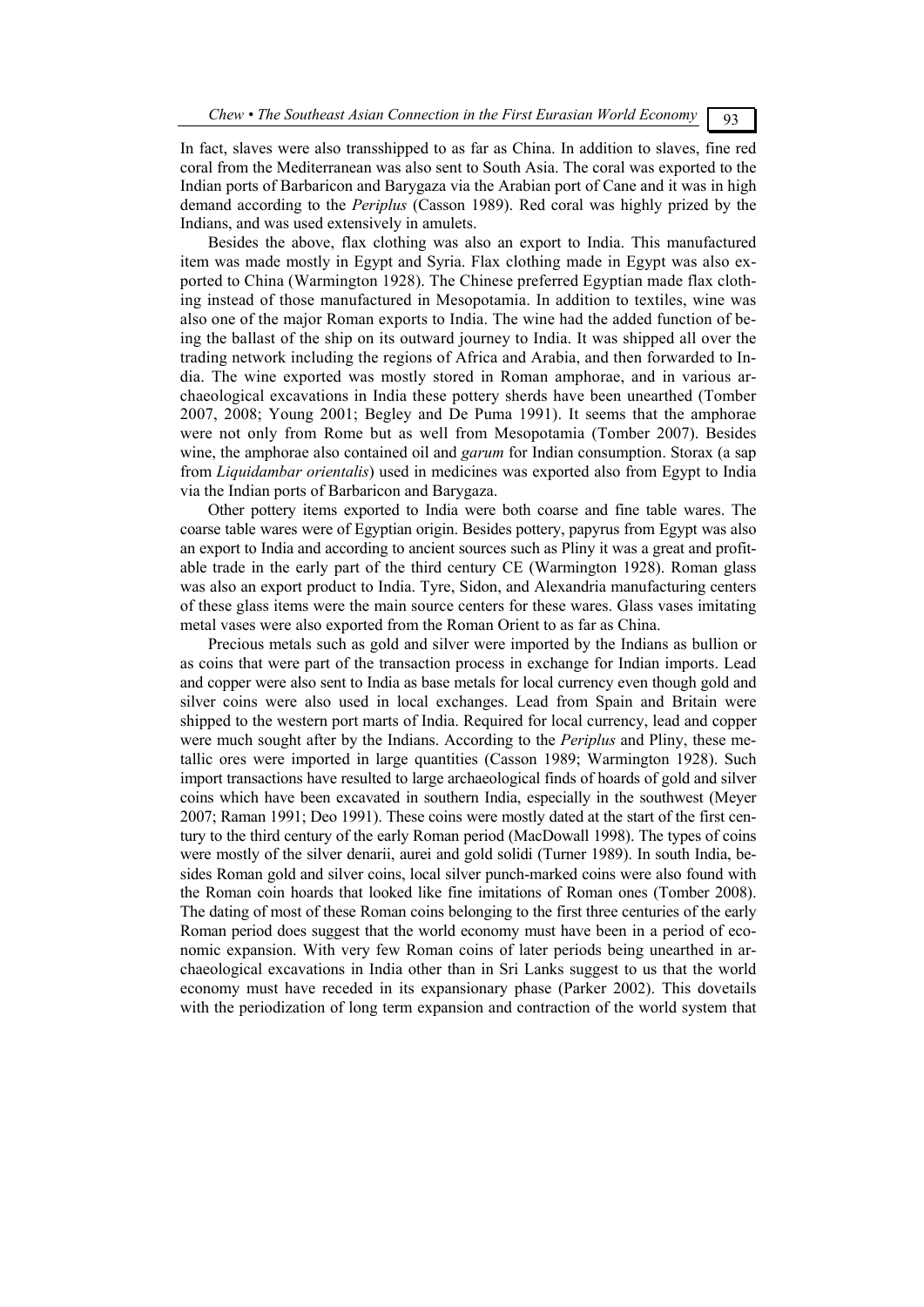has been noted in the literature of the pulsations of the world system (see, *e.g.,* Chew 2007; Frank and Gills 1992).

The volume of Roman trade has not been fully documented. According to Pliny, the amount of funds transferred to India to pay for the imports were about 50 million *sestertii* (Young 2001). The total amount to pay for the imports from India, China and Arabia according to Pliny was 100 million *sestertii*. In view of these estimates, the issue of an adverse balance of trade between Rome and India has been raised. This adverse balance is reflected in the size of shipping required for the Roman-Indian trade. Larger vessels were required to carry the voluminous goods to India in comparison to the smaller size ones for the transport of goods from India to the Roman Empire (Warmington 1928; Casson 1989). In this regard, in order to balance (pay) the exchange of voluminous products from India to the Roman Empire and the smaller volume from Rome to India, precious metals such as gold and silver made up the difference in the balance of trade.

## **Eastern Zone of the First Eurasian World Economy**

# **Timing and Trade Connections**

Turning further eastwards to another part of an evolving world economy, trade connections between the Far East and the West were noted as early as 138 BC though early indications of the establishments of trade contacts were between China and the West, and in an indirect fashion via Central Asia and India (Evans 1992). China secured its presence on the trade routes in Central Asia by its conquest of Ferghana and its vicinity in 101 BC (Lattimore 1940; Di Cosmo 2002). Frank (1992) has suggested an earlier date of 115 BC for the opening of the silk trade routes, and further asserted that these trade contacts were even much earlier, perhaps around 1500 BC. According to Kennedy (1898) and Tibbetts (1956), trading connections between Mesopotamia and China were known to exist as early as the seventh century BC. With these different timings, it would be safe to assume that the connection of East Asia with the evolving Afro-Indo-Eurasian world system can be noted as from the era of the Chin dynasty (around 221 BC) onwards.

Within Asia, localized exchange networks in Indonesia and the Malayan peninsula were in existent from the second millennium BC (Glover 1979, 1996; Chew 2001, 2007). Southeast Asian merchants and trading communities were already participating in the trading world by 1000 BC, and had substantial commercial contacts with India by the second part of the first millennium BC (Leong 1990: 20–21; Christie 1990; Hall 1985). Archaeological excavations have indicated that perhaps as early as 500 BC, the polities in the Malay Peninsula were already participating in regional trading networks.<sup>5</sup> Wang (1998: 13) however stated that Chinese trade with India started much later towards the end of the first millennium BC – the second half of the first century BC.

In East Asia, intra regional trade routes were established by the fifth century BC (Sarabia 2004; Higham 2002). Mostly they centered on products such as silk, and ceramic wares. Within East Asia, Chinese goods were exchanged by land to the Korean peninsula and via shipping to the Japanese islands. Imamura (1996) and Sarabia (2004) have traced the exchange between China and Japan in the archaeological bronze finds unearthed in Japan that had northern Chinese origins.

Given the above periodization, within the Asian region, trade occurred between China and the ports on the Indian Ocean by at least the second half of the first century BC when following unification of China in 221 BC, the Chinese pursued expansions to the south (Wang 1958: 21) (see Fig. 2). Wheatley (1959: 19) reported of Chinese envoys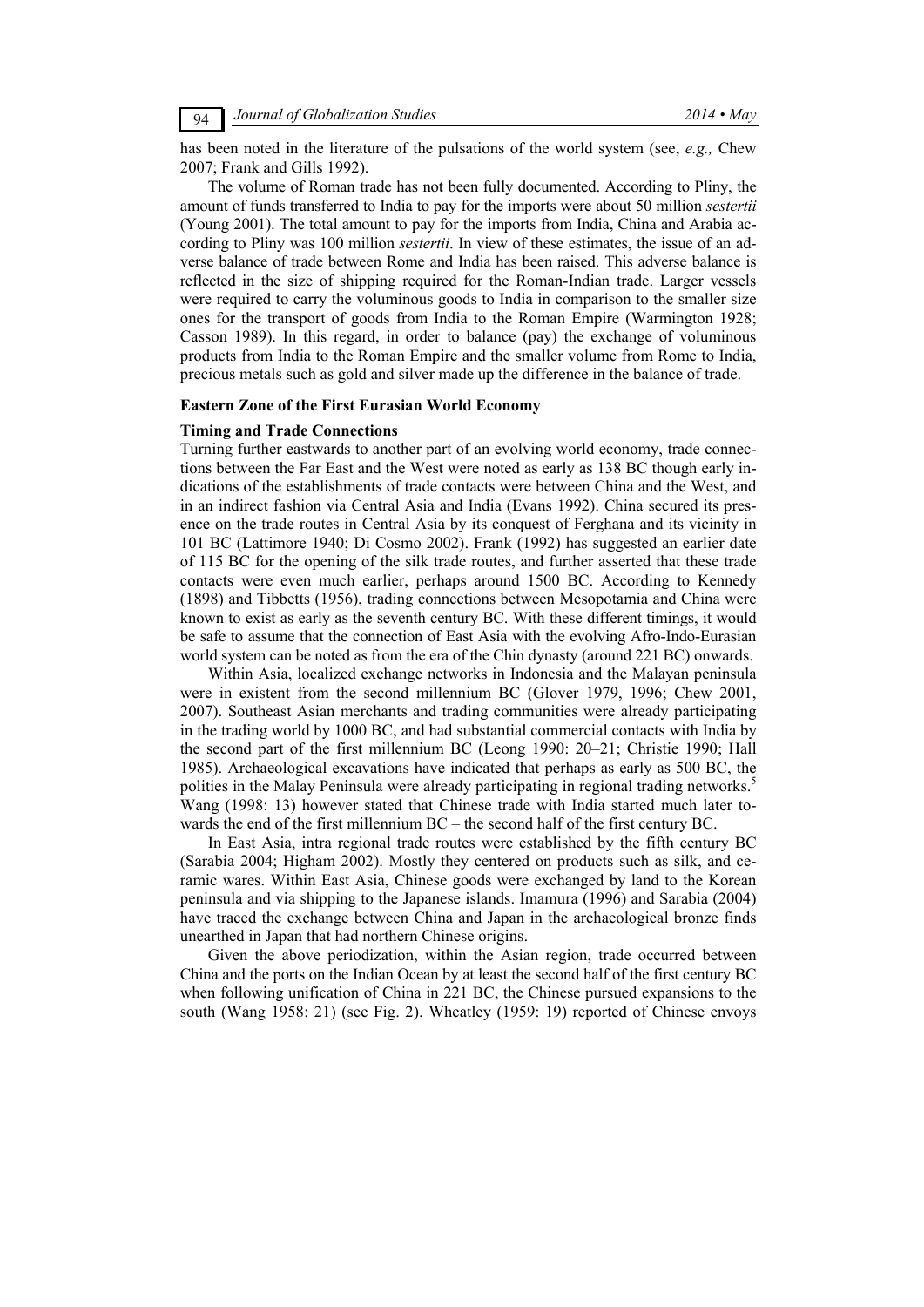being sent by the Han emperor Wu (141–87 BC) to explore the South Seas as far as the Bay of Bengal. The establishment of commaderies in the south helped to facilitate and establish trade exchanges (Wang 1998). Evidence of Chinese trade has been revealed in recent excavations in southern Thailand of the Malayan peninsula (Murillo-Barroso *et al.* 2010).



**Fig. 2. Trade routes in Asia** 

What is clear is that by the beginning of the first century AD, trade flourished between the West and the East of the world system (Tibbetts 1956; Colless 1969; Christie 1990; Hall 1985; Glover 1996). Besides luxuries and spices, other products traded were timber, brazilwood, cotton cloth, swords, sandalwood, camphor, rugs, metals, and even African slaves (Wheatley 1959; Leong 1990; Christie 1990; Hall 1985; Coedes 1983).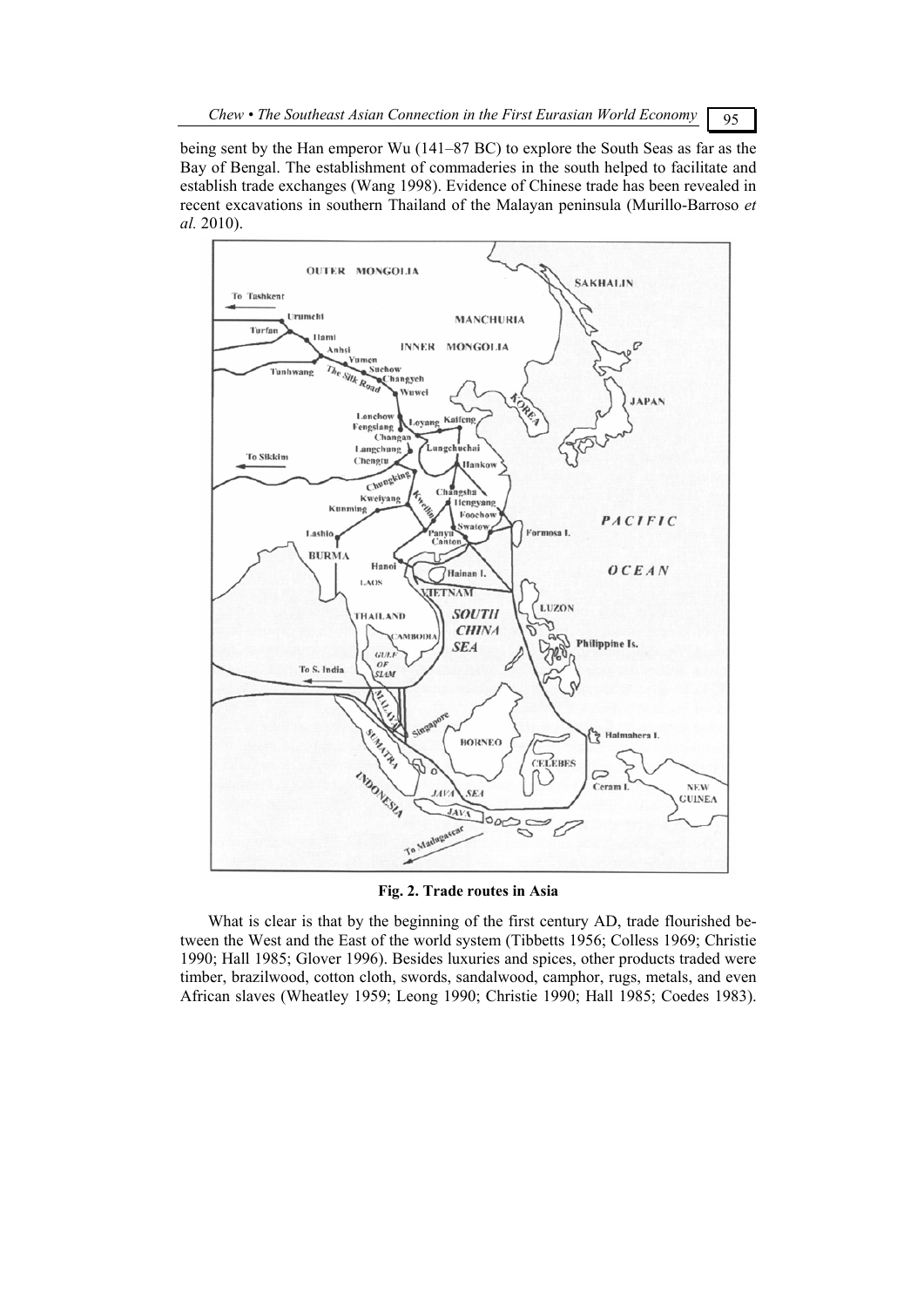By the first century AD, Malay/Indonesian sailors were known to have settled along the East African coast (Taylor 1992; Hall 1985, 2011; Blench 2010). Marshall (1980) has even suggested that Indonesian merchants and seafarers were involved in the Indian Ocean trade as far as Madagascar by the late first millennium BC; and Blench (2010) and Dorian *et al.* (2010) have noted of the transfer of agricultural species such as plantains (*Musa paradisiaca*), water yam (*Dioscorea alata*), and Taro (*Colocasia esculenta*) to the East African coast from Southeast Asia prior to first century AD. Southeast Asia was the sea linkage between the West, the Mediterranean basin, and Han China (Glover 1996; Hall 1985, 2011).

Given such scale of trading activities, by the first century AD or even earlier, the Malayan peninsula was undergoing radical socioeconomic changes (Wheatley 1964a; Saidin 2011, 2012; Manguin 2004). They occurred primarily because of Southeast Asian and Indian merchants and traders who were exchanging their merchandises and wares along the coastal areas of Southeast Asia and India, with the Indians seeking gold that in the past they had obtained from the Mediterranean or Central Asia. With the prohibition on the export of gold imposed by Roman Emperor Vespasian (AD 69–79) this spurred the Indian merchants to search for gold bullion in Southeast Asia (Hall 1985). Indian ships weighing about seventy-five tons and that could carry up to two hundred persons were sailing between South Asia/Ceylon and China by the beginning of the first century AD (Wheatley 1964b).

Different type of products characterized the trading exchange. From China, silk, pottery and other manufactured wares were exported for natural resources such as wood products, spices, preciosities from the sea, and mineral resources. The sea trade routing were as follows: Frankincense, myrrh, camphor, spices, gharuwood, and sandal wood were transshipped from Southeast Asian sources for exchange in the ports of southern China for Chinese silks and pottery, which were then shipped westwards to India, Arabia, and the Mediterranean. One such international transit center in Southeast Asia was Funan, which was a center of accumulation from the first to the sixth century AD (Stark 1996; Hall 1985, 1992).<sup>6</sup> The Southeast Asian polities played a significant role in this long distance maritime trade towards China on one hand, and towards India on the other.

By the second century AD, the power of China was recognized by the polities in Southeast Asia that led to tribute missions being sent by these countries to the Chinese court. Such missions were to obtain political and economic concessions from China (Wang 1958; 1989). They came from as far as Sumatra and Java (Wang 1989; Hall 1985; Dunn 1975). The size of tribute varied from the offering of wood products and luxuries such as pearls to gold, silver and copper. For example, a mission from Lin-yi – founded around AD 192 and situated on the Vietnamese coast (what is modern day Danang) – brought ten thousand kati of gold, one hundred thousand kati of silver and three hundred thousand kati of copper (Wang 1958: 52; Yamagata 1998).<sup>7</sup> The number of tribute missions from Southeast Asian countries varied according to the state of political affairs in China with the rise and fall of dynasties. Missions were lowered during years whereby China had political unrests, and hence, its pursuit of trade exchanges and relations were reduced, and they were increased during times of peace and prosperity such as during the era of the Tang Dynasty – a total of 64 missions was recorded (Wang 1958: 122–123). With such political relations, the *Nanhai trade* flourished.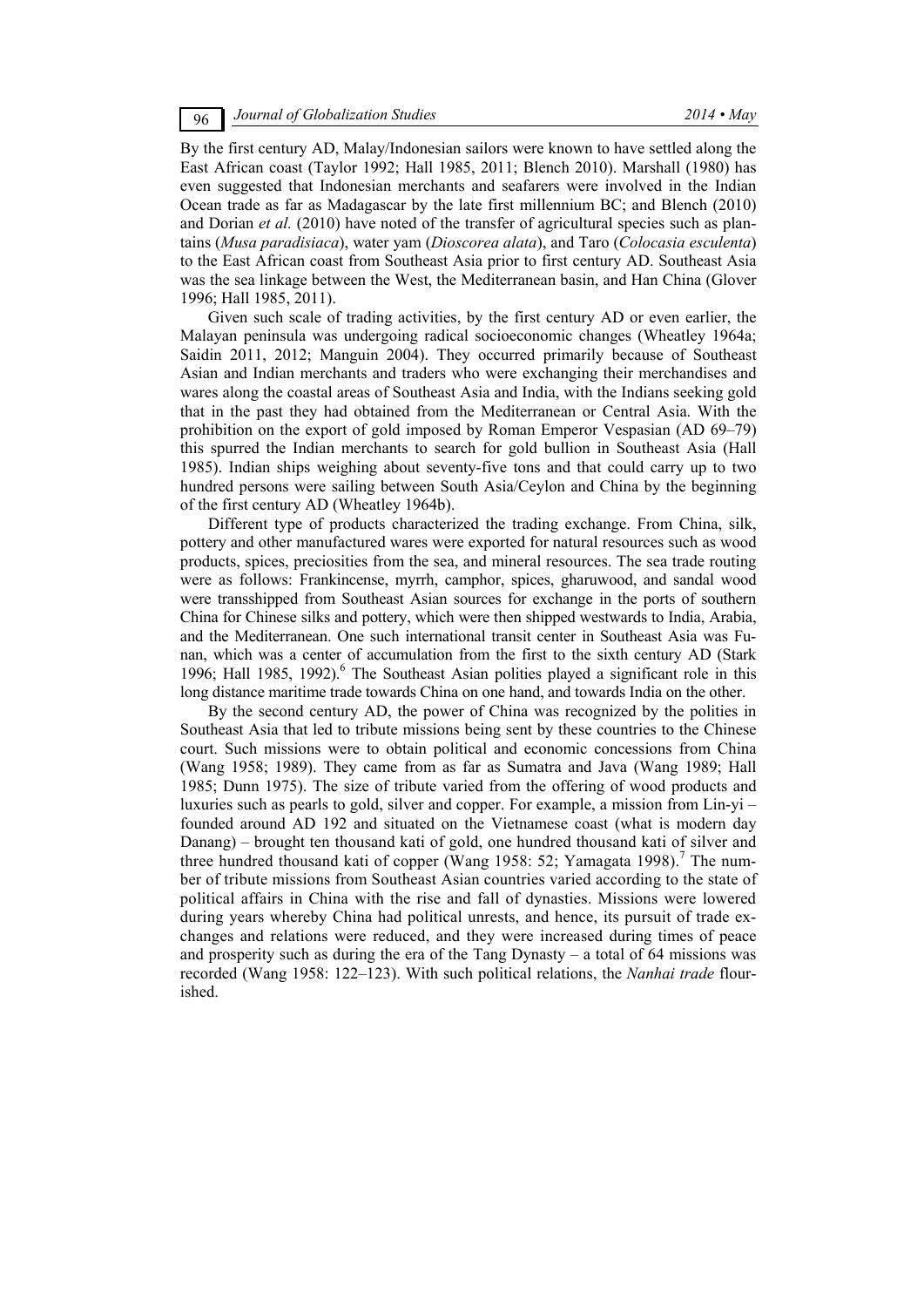According to Wang (1998: 111), the Nanhai trade was distinguished by three phases of development. The first phase which lasted for five centuries from the first century AD onwards was dominated by a concentration in preciosities consumed by the court and the lords. The second phase had a more religious emphasis whereby 'holy things' were imported into China besides the preciosities and natural resources. This occurred for two centuries with the third phase extending for three centuries through the Tang to the Sung Dynasties. In this third phase, there was a shift to spices and drugs that were introduced earlier but by this period had generated a consumer demand for these items. The increase in market demand of the Nanhai trade products from the fifth century AD onwards revealed the establishment of a wider consumer market that was emerging in the urban centers of China, some of this urbanization was facilitated further by China's global trading relations within the region, and with the West via both the sea and the silk routes. The Nanhai trade had grown to such a scale that by AD 987 (during the Sung Dynasty), the southern maritime trading relations provided a fifth of the total cash revenue of the state (Wheatley 1959: 24; Hall 1985).

### **The Southeast Asian Polities**

Archaeological excavations have indicated of wet rice cultivation in Southeast Asia as early as the third millennium BC, with evidence of burning in the lower Bang Pakong valley in central Thailand as early as the fifth millennium BC (Higham 1996; Higham and Lu 1998; O'Reilly 2006). Subsistence communities have been unearthed at Ban Na Di, Non Nok Tha, Ban Chiang Hian and Khok Phanom Di, where a widespread exchange network existed as early as the Bronze Age with bronze being forged (Higham 1989, 1996; Bayard 1992; Taylor 1992; Hall 1992; Cresmachi and Pigott 1992; O'Reilly 2006). Given such archaeological evidence (see Glover and Bellwood 2004), from the Bronze Age to the Iron Age we find the progressive development of chiefdoms through to kingdoms, and later the formation of empires. Comparatively speaking, the socioeconomic and political development of Southeast Asia (mainland and peninsula) parallels that of other regions of the Eurasian world economy. Therefore, to categorize and view Southeast Asia as a region comprising of just peripheral *entrepôts* (though there were some polities that functioned as trade emporia) as such, especially in the early parts of the current era (up to AD 400) by some scholars is not giving these polities their dues. Southeast Asia (mainland, peninsula, and archipelago) as a region with its separate polities needs to be recognized in terms of the function it played in the global world economy of the first millennium AD, and the established nature of the polities that existed in Southeast Asia (mainland, peninsula, and archipelago) as early as the first century of the current era (see, *e.g*., Manguin 2004).

## **Mainland Southeast Asia**

Developmentally speaking, with the wide availability of copper, tin and iron ore in the river valleys, we find the widespread development of chiefdoms on the mainland, the peninsula, and the archipelago of Southeast Asia from the Bronze Age onwards. By the first century BC, political economic development on mainland Southeast Asia was spurred further with the Han dynasty's expansionist policies in the south leading to the incorporation of Yunnan and Vietnam into the Han China's imperial schemes. A surge in militarism followed with the rise of powerful local chiefdoms investing their energies in warlike actions. One can clearly see this in the chiefdom of Dian in Yunnan. The graves of the el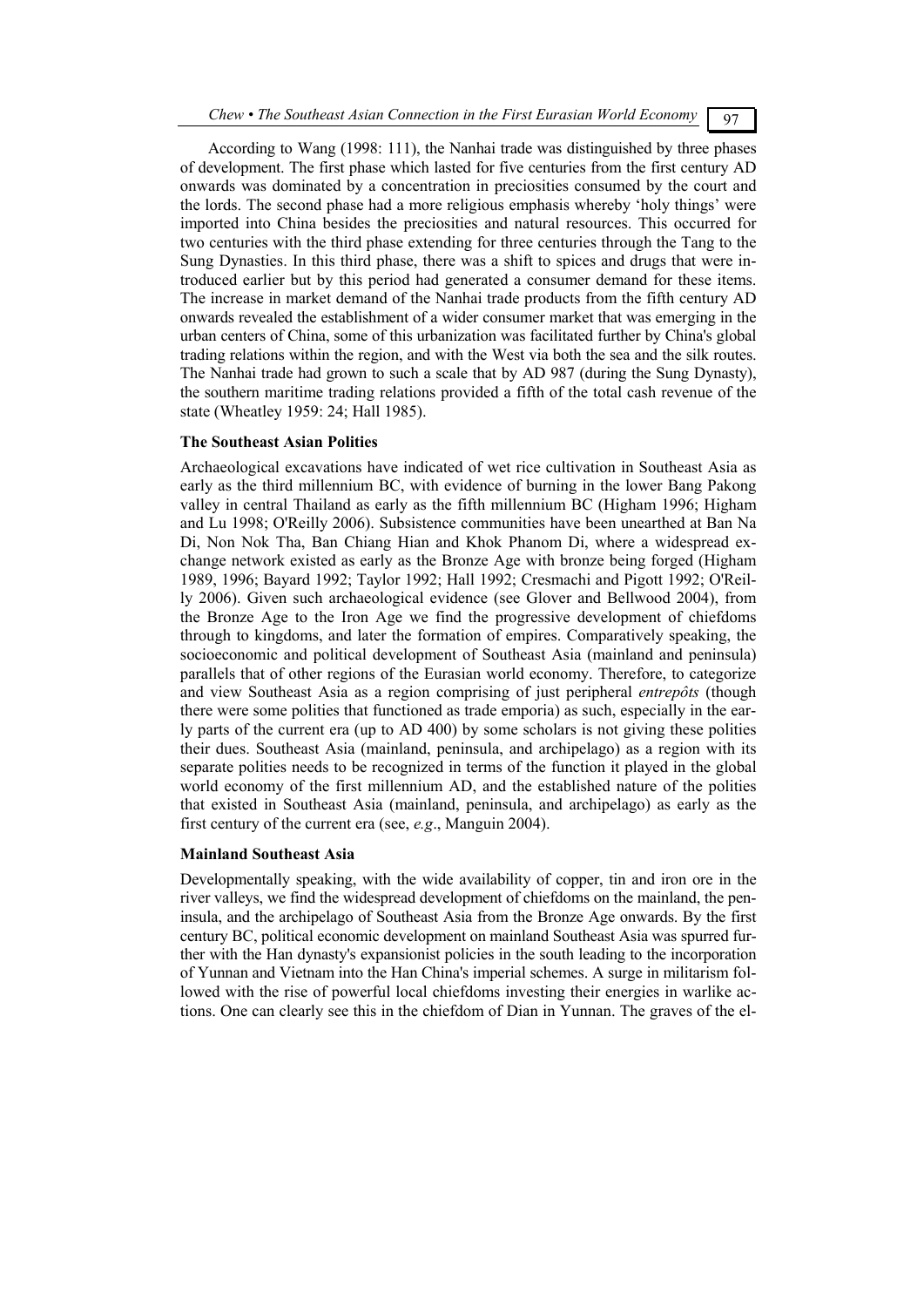ites and royals of this period contained extraordinary wealth. The lacquered coffins were filled with bronzes and drums of thousands of exotic cowry shells (Higham 2004). Female elite graves that were uncovered contained superb bronze weaving instruments. In the Red River plains of northern Vietnam, the graves excavated included weaponry of bronze spears and axes, imported Chinese coins and woven clothing.

The excavations of Southeast Asian mainland, the peninsula, and archipelago settlements of the early Iron Age have revealed great urban centers. In terms of the scale of these urban complexes, they are of comparable scale as those of the earliest cities found in Egypt and Southern Mesopotamia (Chew 2007; Stark 2006). For example, that at Angkor Borei, Cambodia has indicated of a large urbanized complex (Fu-nan). Archaeological investigations focused on the period between the first to the eighth centuries AD in Cambodia have outlined the formation of complex socioeconomic and cultural systems with indigenous writing system and monumental architecture that also participated in international trade (Stark 2004). Besides Cambodia, other urban complexes have been unearthed in Burma and Vietnam. In Burma, six sites (Maingmaw, Beikthano, Halin, Sriksetra, and Dhanyawadi) ranging in site sizes from 208 to 1477 square hectares, and with occupation periods from AD 1–800 have been excavated (Stark 2006). Vietnam has five sites (Thanh Ho, Chau Sa, Thanh Loi, Tra Kieu, Oc Eo) with occupation periods from AD 1–1000 and having site sizes ranging from 160–850 square hectares (Stark 2006). These kingdoms were walled cities with moats surrounding them. Three hundred and fifty groups of sites have been discovered along the coastal and riverine landscape of the Indochinese coasts dating back to the first half of the first millennium AD (Manguin 2004). Vietnamese archaeologists have named these sites as belonging to the 'Oc Eo Culture' or what Louis Malleret (1959–1963) has determined to be a major polity known as Fu-nan. Size-wise in terms of urban settlement, Fu-nan was about 300–500 hectares and had canals. Other centers such as the port of Oc Éo had walls, moats and reservoirs. As a port city, Roman artifacts have been discovered. Gold and bronze coins and medallions have been unearthed from the ruling periods of Antonius Pius and Marcus Aurelius (Malleret 1962).

In addition to Fu-nan on the Indochinese coast, there was also Lin-yi situated on the Vietnamese coast (Yamagata 1998). These polities participated in the *Nanhai* trade that was discussed previously. Tung-Tien in the third century AD had over twenty thousand families that would give it a population of eighty to a hundred thousand persons. Economically, we can get an impression of their strength and vitality by the amount of tribute some of these states dispatched to China. For example, as we have previously noted, Lin-yi offered to China in 445 AD 10,000 katis of gold, 100,000 katis of silver and 300,000 katis of copper (Wang 1998: 48).

As well, similar urbanization processes can also be detected in Thailand. In central Thailand at the excavation site of Ban Don Te Phet, the graves contained much wealth. Iron spears, harpoons, axes, bronze ornaments, and billhooks were found. Similar level of sociocultural transformation were also uncovered at another location in Thailand, Noen U-Loke, which was first occupied during the late Bronze Age and later abandoned between AD 400–500. Graves unearthed contained extremely rich wealth. The grave of a male excavated showed the interred person wearing 150 bronze bangles, bronze toe and finger rings and three bronze belts. His ear coils were made of silver covered by gold. Pottery and glass beads were also buried with him.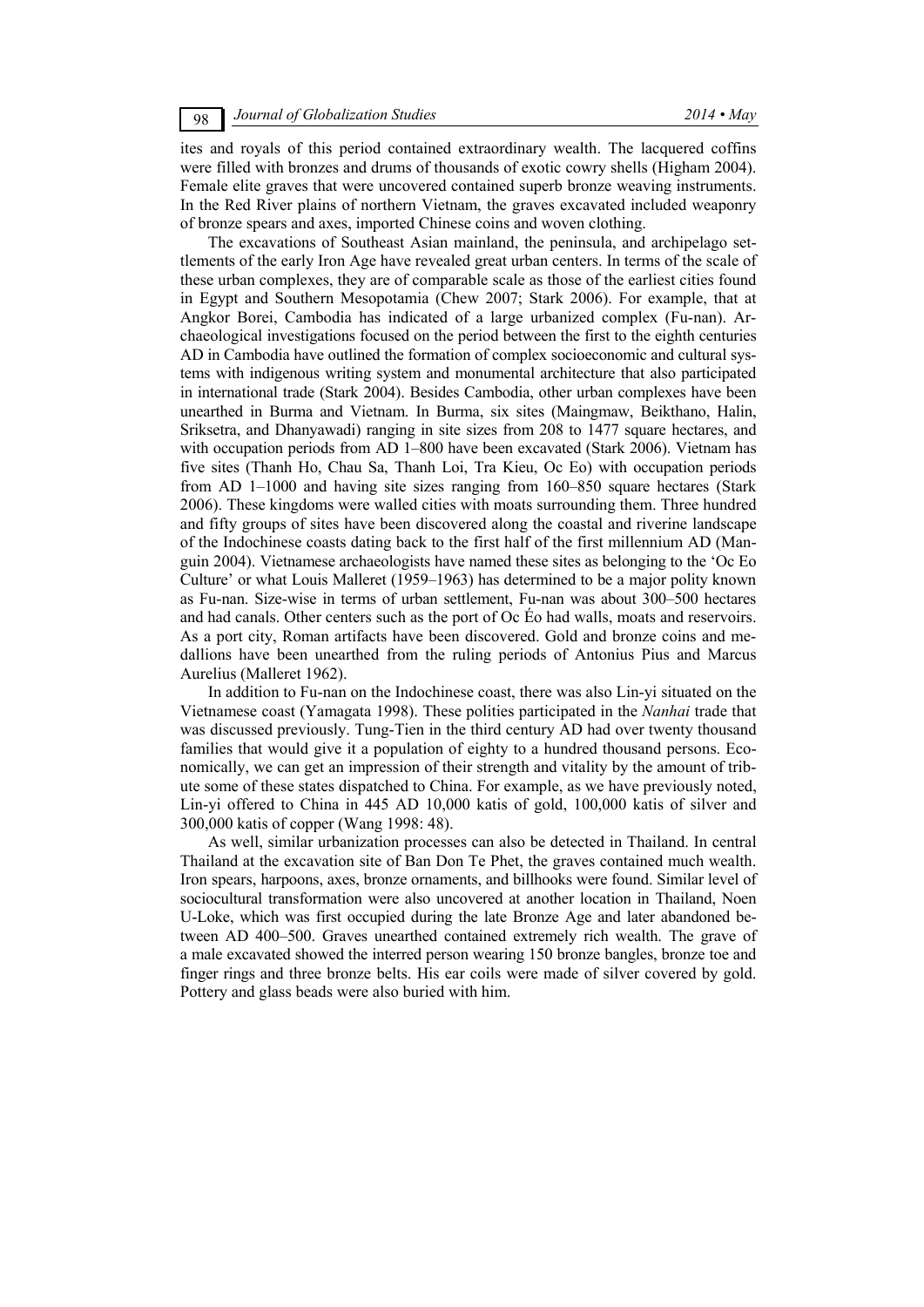For Burma (Myanmar), the kingdom/state of Tircul had a number of urbanized centers established in the early centuries of the first millennium from the second to the ninth century AD (Luce 1985; O'Reilly 2006; Hudson 2004). The emergence of this kingdom/state can be traced to the first and second century AD (Stargardt 1990). These centers were fortified and furnished with hydraulic works and temples. The sphere of influence of this kingdom stretched from about 1080 kilometers from west to east in central Burma and 1800 kilometers from north to south. Excavations show substantial urban remains and a rich material culture. By the ninth century AD, the extent of the control stretched from the Chenla kingdom (successor of the Funan state) in the east to eastern India in the west and from Nanchao (Yunnan, a kingdom founded in the seventh century) in the north to the ocean in the south. Within this sphere of influence were eight fortified cities (Hla 1979). The dominance of Tircul meant that it had a number of dependencies under its control. A total of 18 dependencies were under its control and approximately 32 tribes recognized it as their overlords. In terms of overall control, the excavated sites exhibited a hierarchy of urbanized settings. Dominance was exercised by nine garrison towns overseeing at least 300 settlements (Wheatley 1983).

The scale of these urban centers can be seen in the city of Beikthano. Beikthano is surrounded by a wall encircling nine square kilometers about 2.5 meters thick punctuated by 12 gates that are six meters across. These gates form the entrances to the city. Within the city are religious structures and bead workshops. A palace or citadel of 480 meters by 410 meters has also been excavated. Other urban centers such as Sri Ksetra and Halin exhibited similar scale of development and material culture with gold and silver coins, jade, ruby, carnelian, and agate beads found among the ruins.

### **Peninsula Southeast Asia**

Peninsula Southeast Asia has also a number of polities by nature of its geographic proximity to the Straits of Malacca that borders the western part of the Peninsula enabling trading ships coming from India to dock, and on the eastern portion of the Peninsula for trading ships arriving from China. From Chinese historical sources sophisticated social systems existed in the Malay Peninsula from the early centuries of the first millennium of the current era. If we also consider other literary historical text accounts such as Ptolemy's *Geography* there were other maritime polities noted along the coastline of Peninsula Malaya. According to these texts and recent archaeological excavations, as early as first century (perhaps even earlier) to the fifth century AD, urban centers enclosed in palisades or walls with rulers living in palaces existed along the coastlines of Peninsula Malaya.

Recent archaeological excavations undertaken from 2009 onwards have revealed urbanized communities on the northwest Malaysian coast of the peninsula at Sungai Batu as early as 50 BC that covered 1000 square kilometers with continuous settlement until sixth century AD (Saidin *et al*. 2011; Chia and Naziatul 2011). An astonishing find of a 1,900 year-old monument built with detailed geometrical precision (possibly for sun worship) was excavated at Sungai Batu (Saidin 2012; Chia and Andaya 2011). Such a monument suggested a highly developed 'civilization' existing at the dawn of the current era that is very much earlier than the well-known powerful kingdom of Sri Vijaya (700 AD) that dominated this region. Besides, this religious structure, buildings composed of warehouses with tile roofs and port jetties have also been found. In addition, the urban community was also undertaking the production of iron and distribution of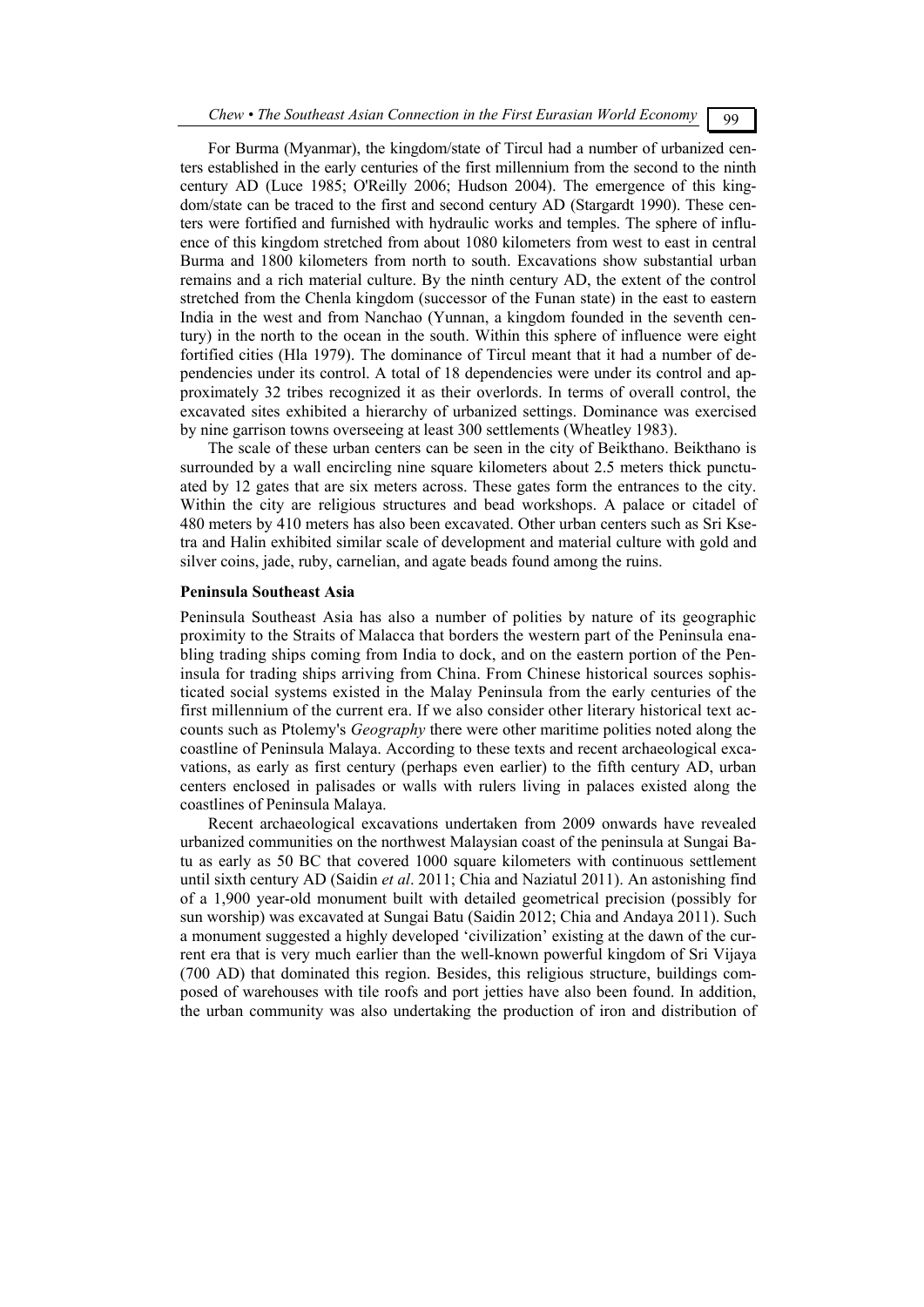iron ingots. Iron slags, iron furnaces and clay tuyeres (air-blast nozzle for iron production) have also been excavated. Besides these excavations, earlier finds in northwest Malaysia have also uncovered building structures of a large kingdom (Jiecha) dating to the third century AD.

In addition to the urban settlements at Sungai Batu, there are other communities on the Peninsula that practiced agriculture and had skilled craftsmen, and also hosted Brahmin and merchant communities. According to the Chinese accounts, they have names such as Takola, P'an P'an, Tun-Sun, Chieh-ch'a, Ch'ih-tu, *etc*. Described as citystates, these complexes each had a large urban settlement. By the fifth century AD, these polities had developed to become full-fledged city-states that were sending and receiving embassies from India and China.

Specifically, urban centers such as Tun-Sun covered an area of about 370 kilometers (Wheatley 1961). It is said that Tun-Sun hosted foreign nationals such as a colony of South Asians. Another kingdom, Panpan, situated on the east coast of the Peninsula near either what is now the Malaysian states of Kelantan and Trengganu, was a citystate that later on sent embassies to China. During the early centuries of the current era, other urban centers that were of some significance in terms of their participation in the trading networks were Langkasuka with its walled city and dense concentrations of canals and moats. These canals connected the city to the sea which is about 10 kilometers away. Bronze coins from China and the Arab World have been found at Langkasuka which is located in the northern part (near Songkhla) of the peninsula what is now southern Thailand (Jacq-Hergoualc'h 2002). Later on in the millennium, Langkasuka sent a total of five trading missions to China. Other urban centers such as Kedah, Ko Kho Khao, Kampung Sungai Mas, and Kuala Selinsing have also been excavated that are located on the west coast of the Malay Peninsula. Others located on the east coast such as Chitu and Pulau Tioman have also been discovered.

Besides the building structures at Bujang Valley (northwest Malaysia) and the other city-states located on the Malayan peninsula, there were also other maritime polities located along southwest Peninsular Thailand and the Malayan/Sumatran coastlines by the first half of the first millennium CE. These polities, for example like those in Thailand were producing beads and glass for regional trade with India (Manguin 2004). This shift of glass and bead production to Southeast Asian coastal polities from India indicates the growing dynamics of regional trade between India and Southeast Asia by this time. Beyond Sumatra, a site complex has also been discovered at Buni in West Java. Still active in the third century AD, it was one of the gateways for the Indian trade. Known as Ko-Ying from Chinese sources, it is said to be densely populated.

The tropical weather and the acidic soil in the Southeast Asian region has been quite debilitative to the preservation of material evidence and records of these ancient socioeconomic and cultural systems that existed more than two thousand years. Nonetheless, what has been archaeologically excavated/discovered so far underlines the complexity and developed nature of these ancient polities. From Chinese and Indian records, we can determine the functions and socioeconomic and political activities undertaken by these kingdoms and city-states in the Eurasian world economy at the beginning of our current era until the wide-scale collapse of the world system and the arrival of another Dark Age (see Chew 2007, 2008) starting from the fourth century AD onwards. For example, the urban settlement at Sungai Batu (northwest Malaysia) showed site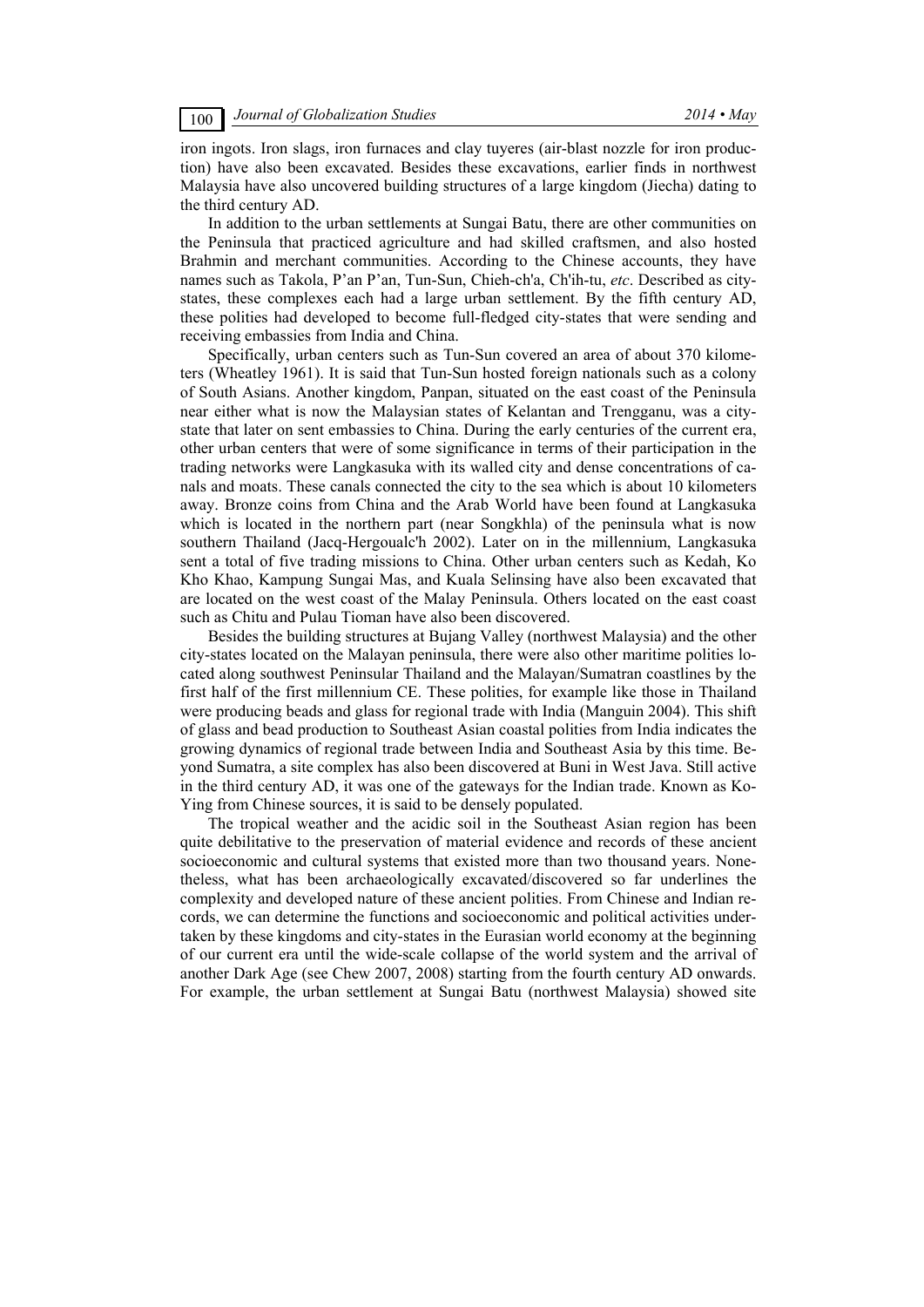abandonment by the sixth century AD and was not used again for iron smelting until the seventeenth century AD (Chia and Naizatul 2011).

### **Southeast Asian Connection**

Given the trade routes of the first global Eurasian economy two thousand years ago and the geographic location of the Southeast Asian region, Southeast Asia must have played an active part in the global exchange. It has led Whitmore (1977: 141) to 'postulate an active, not a passive, Southeast Asia meeting the expanding international trade route roughly two thousand years ago'. Long before (about 1500 years) the voyages of discovery (commerce) by the Portuguese and the Spanish in the fifteenth century AD seeking a reliable route to the East for its spices, Southeast Asia was already supplying the global economy with these products at the dawn of the first millennium of the AD. Therefore, within the dynamics of the first global economy, Southeast Asian goods (timber, brazilwood, cotton cloth, swords, sandalwood, cinnamon, camphor, rugs, metals, *etc*.) fueled the needs of the different regions of the world economy existing then. The various accounts of Malay sailors reaching East Africa and Ceylon by the first century AD further indicates that a carrying trade existed then between Southeast Asia to as far as East Africa and the Gulf (see, *e.g.,* Taylor 1992; Hall 1985; Beaujard 2007). This exchange system continued on throughout the first millennium of the current era. The European arrival post-1500 just introduced a 'new' participant to the already ongoing global trade of the Southeast Asian region.

The bountiful resources of the Southeast Asian region provided much of the global supply of the spices, aromatics, beads, iron, and woods. Standard historical accounts identified India as the source of spices and aromatics that were shipped to the Mediterranean, Europe and China during Roman and Han periods and beyond. However, it is clear that the attribution of India as the source for spices needs to be amended because of various accounts of Southeast Asian traders injecting local spices, resins, and aromatics as products of India and Persia in the global trade (see, *e.g.,* Whitmore 1977). Besides this, other Southeast Asian products were also shipped such as pearls, kingfisher feathers, *etc*.

The size and scale of the existing polities in Southeast Asia (archipelago, peninsula, and mainland) in the first millennium AD underscores the vitality and scale of the economies of these polities. With the population of urban centers reaching 100,000 and urban areas of 300–800 hectares in size surrounded by moats and ramparts, these polities must have been vibrant centers of production and commerce. For example, Lin-yi with production capacities capable of producing 100,000 katis of silver and 300,000 katis of copper shipped these metals to China as tribute in the mid first millennium AD, and the recent excavations of iron production at Sungai Batu (Malaysia). From this, it is clear that these kingdoms and city-states were not just peripheral *entrepôts* as some, like Abu-Lughod (1989), have characterized them as such.

Another issue that has not been addressed in this exploration is the dynamic relationship between climate, natural hazards and environmental conditions that have shaped the socioeconomic and political forces of this world economy, and especially that of Southeast Asia, and the interaction of these with the pulsations of the world system. Therefore, the socioecological processes at work may change the temporal spatiosocial orderings in such a manner that could undermine and erode the particular supposedly permanences. This will be addressed in a subsequent exploration.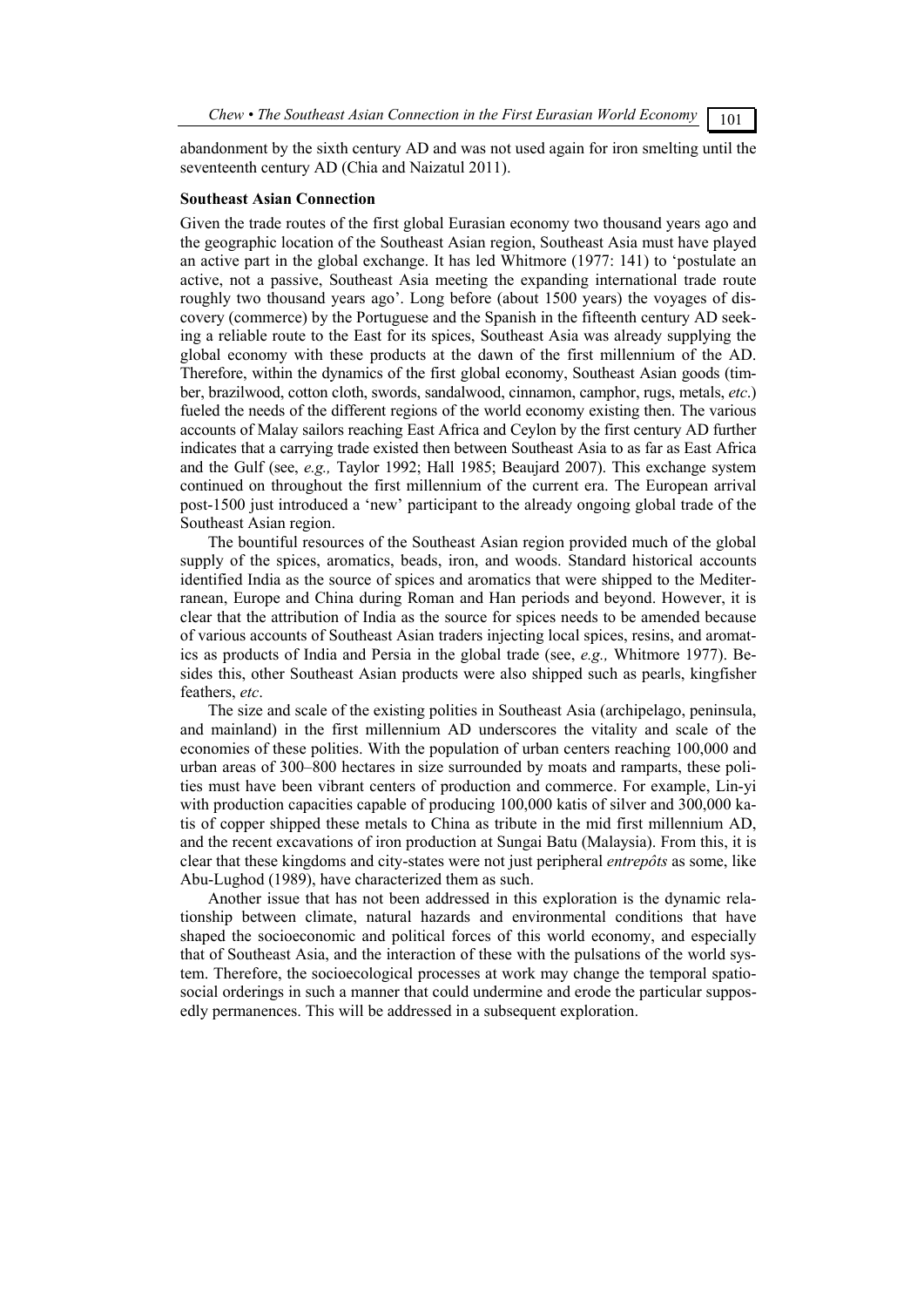*Journal of Globalization Studies* 2014 • May

Clearly, what has been presented briefly to account for Southeast Asia's role and socioeconomic and political development in the first Eurasian world economy (of the first millennium AD) will prompt us to recalibrate further Southeast Asia's role and historical trajectory in the global world system. With our identification of the first Eurasian world economy that existed in the first millennium AD, and the articulation of our analysis of Southeast Asia within the context of this historical world system will, hopefully, provide us with a different optic for our understanding of the dynamics of a vital region in world history.

With this optic and the revisionist world historical development that I have traced in a limited way, what can this exercise inform us about the nature of globalization and the global economy and crises that comes easily to the lips of everyone in our contemporary period. It is very clear that with this historical materialist investigation, globalization is not a stage that we have reached in our era (see, *e.g.*, Robinson 2004). The world was very globalized even two thousand years ago. Is the system very different then and now? Yes, it is structurally different then and now in light of the advances in science and technology. In my view, the world system has always gone through systemic structural changes when system limits have been reached. The consequence is a new restructured system with perhaps new dynamics. But these structural changes of the system do not occur often. In the history of the world system for the last five thousand years, there have been only three structural systemic changes or Dark Ages (see Chew 2007). In light of the current 'globalizing' trends and tendencies leading perhaps to global collapse that everyone is now starting to realize, and sounding alarms for different ideological reasons, how do we try making sense of these circumstances? If we examine the social evolution of the world system, a similar set of conditions (global migrations, climate changes, sociopolitical disruptions, scarcities of raw materials, *etc*.) that we are experiencing now, were also experienced by the world at the end of the Bronze Age. That world system reconfigured itself through crises and led to different socioeconomic and political organizing principles that gave rise to a new restructured system (see Chew 2008). Will a new restructured system emerge from the current global crisis? The Future Is Still Open!

# **Acknowledgements**

Earlier versions of this paper were presented at the Annual Conference of the Social Science History Association, Boston, November 17–20, 2011, and at The Dimensions of the Indian Ocean World Past  $9<sup>th</sup> - 19<sup>th</sup>$  Centuries Conference, Fremantle, Western Australia, 12–14 November 2012. The comments from Philippe Beaujard, Thomas D. Hall, Alvin So, and Bill Thompson on earlier drafts are much appreciated.

### **NOTES**

<sup>1</sup> Some of the sources used in this paper have only indicated dates in the form of BC or AD without any clarifications of whether these dates are carbon dated. I have used BC and AD datings for whole of this paper so that they reflect the original sources from which the citations were taken.

 $2$  There are exceptions such as Lieberman (2003, 2009). Even Lieberman starts his analysis from AD 800. For the period post 1500 this has not been the case. See, for example, the works of Reid (1988, 1993).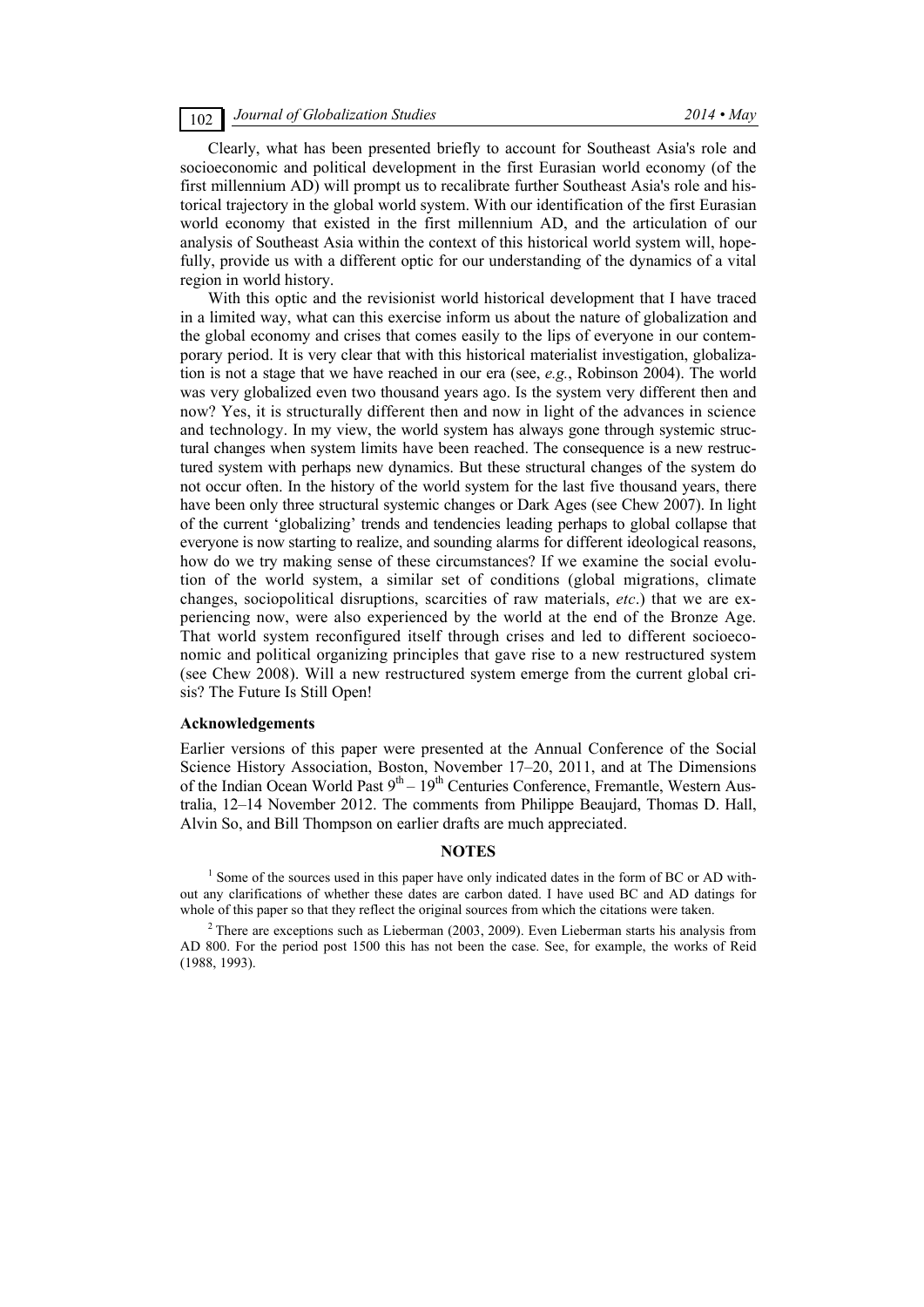<sup>3</sup> Chapter 8 in *The Theory and Methodology of World Development: The Writings of Andre Gunder Frank*, Sing C. Chew and Pat Lauderdale (eds.) has a summary of the unpublished book manuscript, *ReOrient the 19<sup>th</sup> Century*.

<sup>4</sup> For a periodisation of long-term economic downturn, see Chew (2007).

 $<sup>5</sup>$  For example, the discovery of the Dong Son drums in the eastern part of the Malayan peninsula</sup> similar to those of the earlier Dong Son culture located in the Red River Delta of Vietnam is indicative of how much distance these drums have travelled (Jacq-Hergoualc'h 2002; O'Reilly 2006).

<sup>6</sup> Roman coins and products have been discovered among the ruins of Fu-nan (Stark 1996; Wheatley 1964a).

 $<sup>7</sup>1$  kati is equivalent to 1.1 lbs.</sup>

### **REFERENCES**

Abu-Lughod, J. 1989. *Before European Hegemony*. New York: Oxford University Press.

- Abu-Lughod, J. 1993. The World System in the 13<sup>th</sup> Century: Dead-end or Precursor. In Adas, M. (ed.), *Islamic and European Expansion: The Forging of Global Order* (pp 145–167). Philadelphia: Temple University Press.
- Algaze, G. 1989. The Uruk Expansion: Cross-Cultural Exchange in Early Mesopotamia. *Current Anthropology* 30(5): 571–608.

Algaze, G. 1993a. *The Uruk World System*. Chicago, IL: University of Chicago Press.

- Algaze, G. 1993b. Expansionary Dynamics of Some Early Pristine States. *American Anthropologist* 95(2): 304–333.
- Allchin, B. 1982. *The Rise of Civilization in India and Pakistan*. Cambridge: Cambridge University Press.
- Amin, S. 1974. *Accumulation on the World Scale*. New York: Monthly Review Press.
- Arrighi, G. 1994. *The Long 20th Century*. London: Verso.
- Arrighi, G. 2007. *Adam Smith in Beijing*. London: Verso.
- Asthana, S. 1993. Harappan Trade in Metals and Minerals. In Possehl, G. (ed.), *Harappan Civilization: A Recent Perspective* (pp. 24–45)*.* New Delhi: Oxford University Press.
- Bayard, D. T. 1992. Models, Scenarios, Variables, and Supposition: Approaches to the Rise of Social Complexity in Mainland Southeast Asia 700 BC–AD 500. In Bayard, D. T. (ed.), *Early Metallurgy, Trade, and Urbacn Centres in Thailand and Southeast Asia* (pp. 26–42). Bangkok: White Lotus.
- Beaujard, Ph. 2005. The Indian Ocean in Eurasian and African World-Systems before the Sixteenth Century. *Journal of World History* 16(4): 411–465.
- Beaujard, Ph. 2007. East Africa, the Comoros Islands, and Madagascar before the  $16<sup>th</sup>$  Century: On a Neglected Part of the World System*. Azania* Vol. XLII: 15–35.
- Beaujard, Ph. 2010. From Three Possible Iron-Age World-Systems to a Single Afro-Eurasian World-System. *Journal of World History* 21(1): 1–43.
- Begley, V., and De Puma, R.D. (eds.) 1991. *Rome and India: The Ancient Sea Trade*. Madison, WI: University of Wisconsin Press.
- Blench, R. 2010. Evidence for the Austronesian Voyages in the Indian Ocean. In Anderson, A. *et al.* (eds.), *The Global Origins and Development of Seafaring* (pp. 239–249). Cambridge: McDonald Institute for Archaeological Research.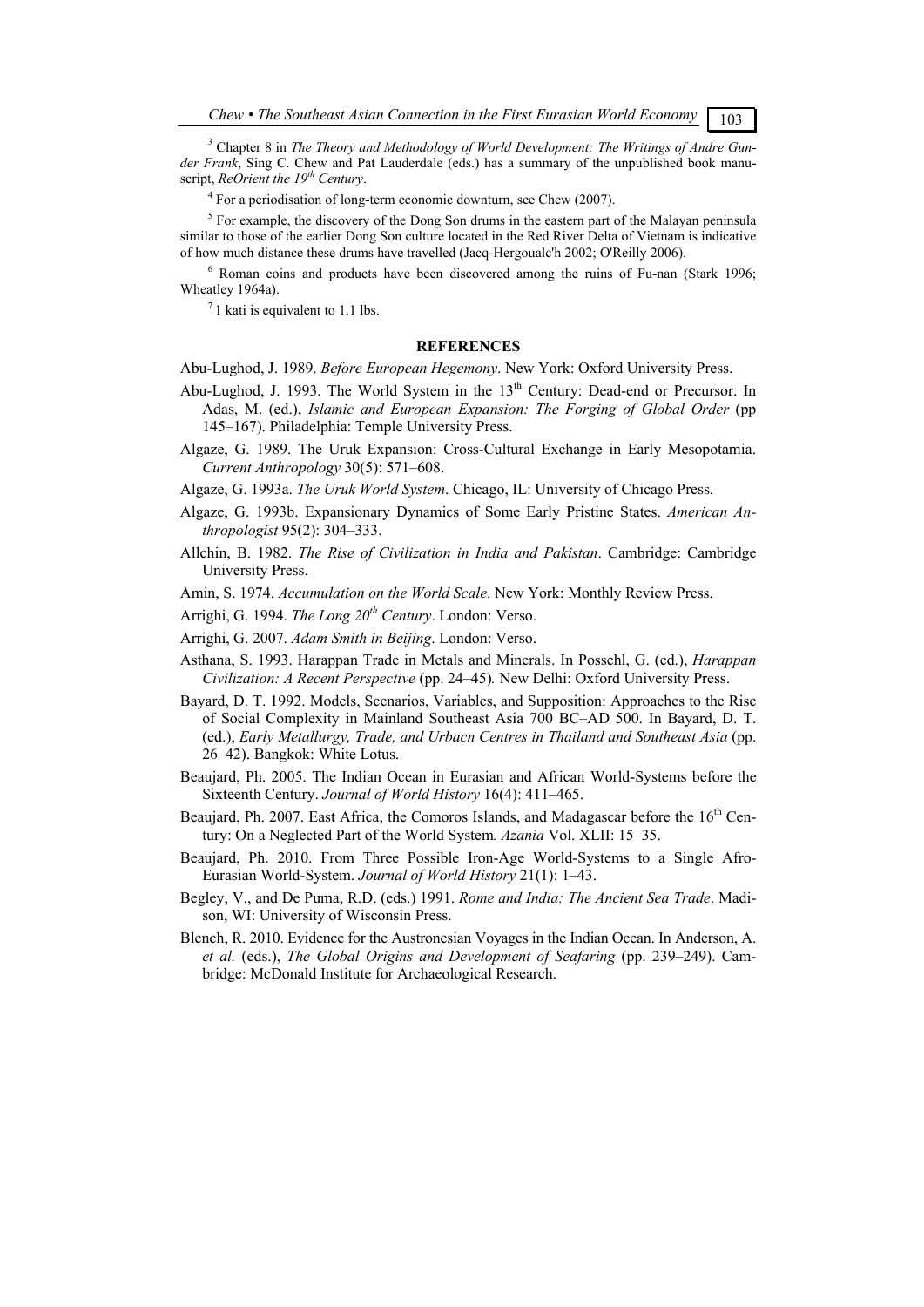- Braudel, F. 1972. *The Mediterranean and the Mediterranean World in the Age of Philip II*. Vol. 1. London: Fontana.
- Braudel, F. 1981. *The Structure of Everyday Life*. Vol. 1. New York: Harper and Row.
- Braudel, F. 1982. *The Wheels of Commerce*. Vol. 2. New York: Harper and Row.
- Braudel, F. 1984. *The Perspective of the World*. Vol. 3. New York: Harper and Row.
- Braudel, F. 2001. *Memory and the Mediterranean*. New York: Alfred Knopf.
- Cappers, R. T. S. 2006. *Roman Foodprints at Berenike: Archaeobotanical Evidence of Subsistence and Trade in the Eastern Desert of Egypt*. Cotsen Institute of Archaeology Monograph #55. Los Angeles: UCLA.
- Casson, L. 1989. *The Periplus Maris Erythraei*. Princeton, NJ: Princeton University Press.
- Charlesworth, M. P. 1970. *Trade Routes and Commerce of the Roman Empire*. New York: Cooper Square Publishers.
- Chase-Dunn, C., and Hall, T. D. 1997. *Rise and Demise: Comparing World-Systems*. Boulder: Westview Press.
- Chew, S. 2000. Ecological Relations and the Decline of Civilizations in the Bronze Age World System: Mesopotamia and Harappa 2500 BC – 1700 BC. In W. Goldfrank, *et al. Ecology and the World System*. Greenwich CT: Greenwood Press.
- Chew, S. 2001. *World Ecological Degradation: Accumulation, Urbanization, and Deforestation.* Lanham, MD: AltaMira Press / Rowman and Littlefield Publishers.
- Chew, S. 2007. *The Recurring Dark Ages: Ecological Stress, Climate Changes and System Transformation*. Lanham, MD*:* AltaMira Press / Rowman and Littlefield Publishers*.*
- Chew, S. 2008. *Ecological Futures: What History Can Teach Us.* Lanham, MD: AltaMira Press / Rowman and Littlefield Publishers.
- Chia, S., and Andaya, B. (eds.) 2011. *Bujang Valley and Early Civilizations in Southeast Asia.* Kuala Lumpur: Department of National Heritage.
- Chia, S., and Naizatul, A. 2011. Evidence of Iron Production at Sungai Batu, Kedah. In Chia and Andaya (eds.), 2011: 350–364.
- Christie, J. W. 1990. Trade and State Formation in the Malay Peninsula and Sumatra 300 BC AD 700. In Kathirithamby-Wells, J., and Viliers, J. (eds.), *The Southeast Asian Port and Polity* (pp. 39–60). Singapore: Singapore University Press.
- Coedes, G. 1983. *The Indianised States of Southeast Asia*. Honolulu, HI: East West Center Press.
- Colless, B. E. 1969. Persian Merchants and Missionaries in Medieval Malaya. *Journal of the Malayan Branch of the Royal Asiatic Society* 42(2): 10–47.
- Cresmachi, M., and Pigott, V. C. 1992. Paleoenvironment and Late Prehistoric Sites in the Lopburi Region of Central Thailand. In Glover, I. (ed.), *Southeast Asian Archaeology*. Hull: Centre for Southeast Asian Studies.
- Dalby, A. 2000. *Dangerous Tastes: The Story of Spices*. London: British Museum Press.
- Denemark, R. *et al*. (eds.) 2000. *World System History: The Social Science of Long-Term Change.* London: Routledge.
- Deo, S. B. 1991. Roman Trade: Recent Archaeological Discoveries in Western India. In Begley, V., and De Puma, R. (eds.), *Rome and India*. Madison, WI: University of Wisconsin Press.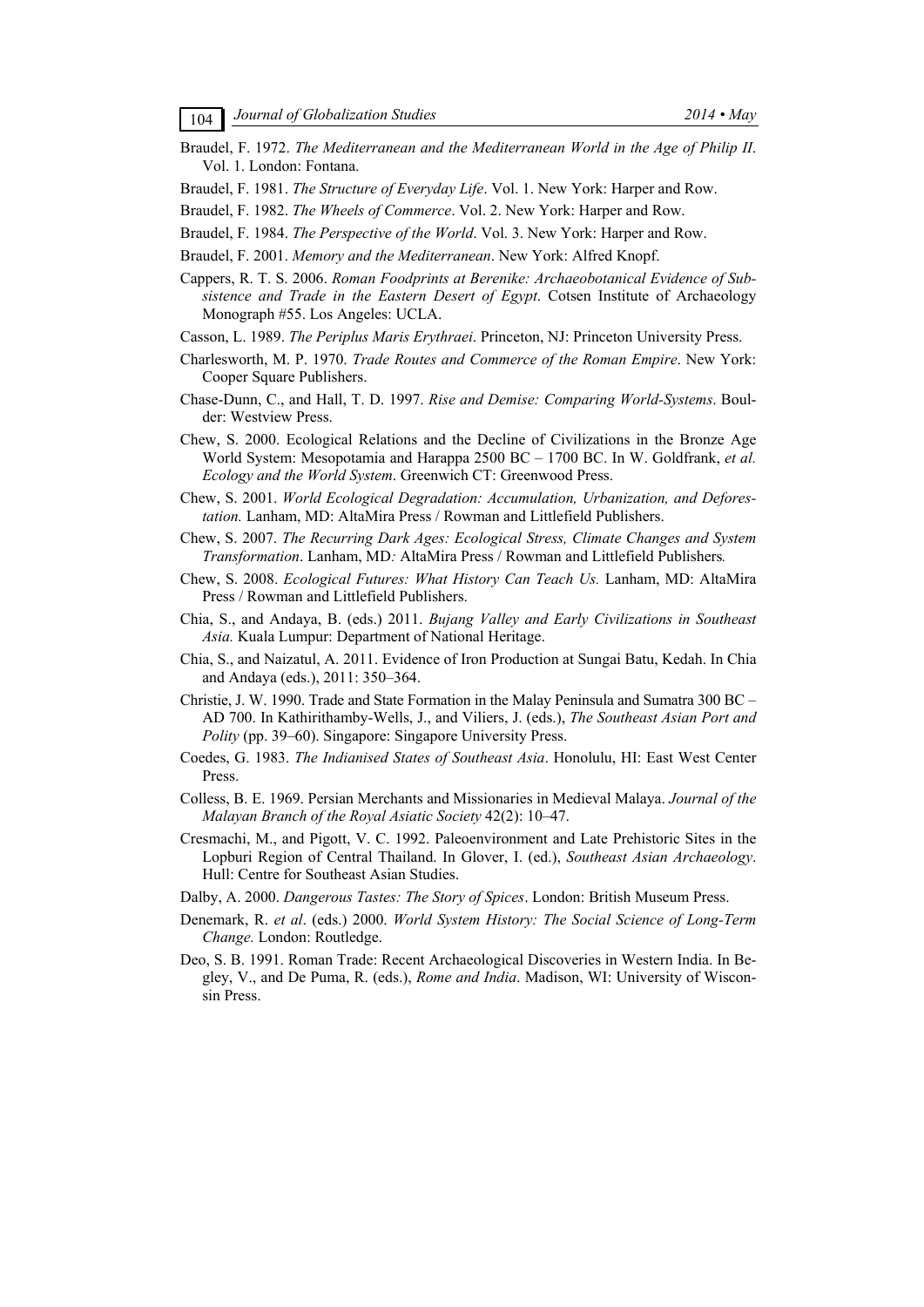- Di Cosmo, N. 2002. *Ancient China and its Enemies: The Rise of Nomadic Power in East Asian History.* Cambridge: Cambridge University Press.
- Dunn, F. L. 1975. *Rainforest Collectors and Traders: A Study of Resource Utilization in Modern and Ancient Malaya*. Monographs of the Malayan Branch of the Royal Asiatic Society 5. Kuala Lumpur: MBRAS.
- Edens, C. 1992. The Dynamics of Trade in Ancient Mesopotamian World-System. *American Anthropologist* 94: 118–139.
- Ekholm, K., and Friedman, J. 1982. Capital Imperialism and Exploitation in the Ancient World-Systems. *Review* 4(1): 87–109.
- Evans, A. 1992. *The Palace of Minos*. London: MacMillan.
- Frank, A. G. 1991. Transitional Ideological Modes: Feudalism, Capitalism, and Socialism. *Critique of Anthropology* 11(2): 171–188.
- Frank, A. G. 1992. *The Centrality of Central Asia.* Amsterdam: Amsterdam University Press.
- Frank, A. G. 1993. Bronze Age World System Cycles *Current Anthropology* 34(4): 383– 429.
- Frank, A. G. 1998. *ReOrient: Global Economy in the Asian Age.* Berkeley, CA: University of California Press
- Frank, A. G. 2010. *Theory and Methodology of World Development*. New York: Palgrave.
- Frank, A. G., and Gills, B. K. 1992. World System Cycles, Crises, and Hegemonial Shifts. *Review* 15(4): 621–688.
- Frank, A. G., and Gills, B. K. 2000. A Structural Theory of the Five Thousand Year Old World System. In Chew, Sing C., and Knottnerus, D. (eds.), *Structure, Culture, and History* (pp. 151–176). Lanham, MD: Rowman and Littlefield.
- Fuller, D. 2006. Silence before Sedentism and the Advent of Cash Crops. In Osada, T. (ed.), Proceedings of the PreSymposium of RIHN and the 7<sup>th</sup> ESCA Harvard-Kyoto Roundta*ble* (pp. 175–213). Kyoto: Research Institute for Humanity and Nature.
- Gills, B. K., and Frank, A. G. 1990. The Cumulation of Accumulation: Theses and Research Agenda for Five Thousand Years of World System History. *Dialectical Anthropology* 15: 19–42.
- Gills, B. K., and Frank, A. G. 1991. Five Thousand Years of World System History: The Cumulation of Accumulation. In Chase-Dunn, C., and Hall, T. (eds.), *Core-Periphery Relations in the Pre-Capitalist World.* Boulder, CO: Westview Press.
- Glover, I. C. 1979. The Late Prehistoric Period in Indonesia. In Smith, R. B., and Watson, W. (eds.), *Early Southeast Asia: Essays in Archaeology, History and Historical Geography* (pp. 167–184). Oxford: Oxford University Press.
- Glover, I. C. 1996. Recent Archaeological Evidence for Early Maritime Contacts between India and Southeast Asia. In Ray, H. P., and Salles, J. F. (eds.), *Tradition and Archaeology Early Maritime Contacts in the Indian Ocean* (pp. 129–158). New Delhi: Manohar.
- Glover, I., and Bellwood, P. 2004. *Southeast Asia: From Prehistory to History*. London: Routledge.

Habermas, J. 1981. *The Theory of Communicative Action.* Vol. 1. Boston: Beacon Press.

Habermas, J. 1989. *The Theory of Communicative Action.* Vol. 2. Boston: Beacon Press.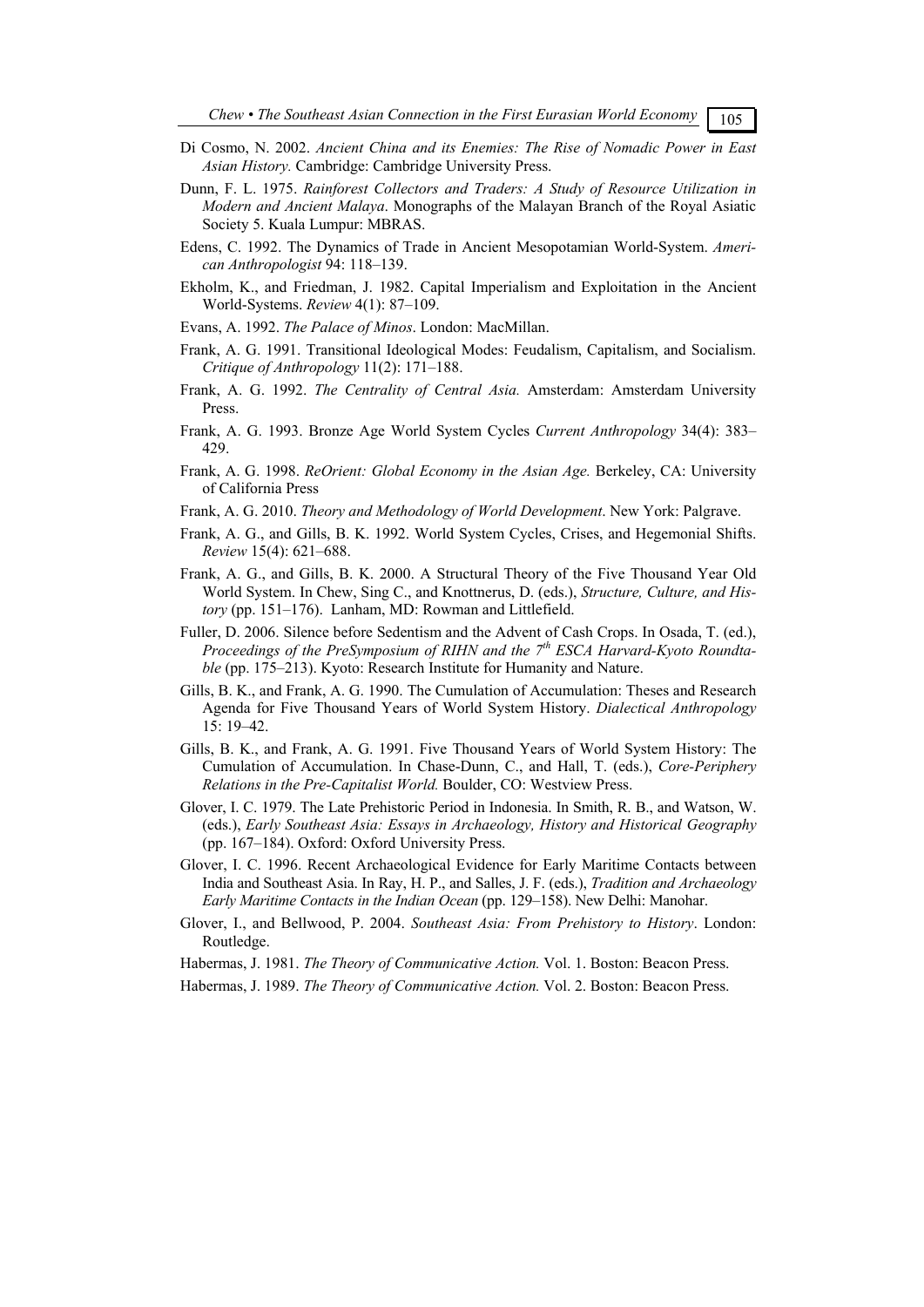- Hall, K. 1985. *Maritime Trade and State Development in Early Southeast Asia.* Honolulu, HI: University of Hawaii Press.
- Hall, K. 1992. Economic History of Early Southeast Asia. In Tarling, N. (ed.), *Cambridge History of Southeast Asia.* Vol. 1. Cambridge: Cambridge University Press.
- Hall, K. 2011. *A History of Early Southeast Asia.* Walnut Creek: Altamira Press.
- Higham, Ch. 1989. *The Archaeology of Mainland Southeast Asia*. Cambridge: Cambridge University Press.
- Higham, Ch. 1996. *The Bronze Age of Southeast Asia*. Cambridge: Cambridge University Press.
- Higham, Ch. 2002. *Early Cultures of Mainland Southeast Asia*. Bangkok: River Books.
- Higham, Ch. 2004. Mainland Southeast Asia: From Neolithic to the Iron Age. In Glover, I., and Bellwood, P. (eds.), *Southeast Asia from Prehistory to History* (pp. 41–67). London: Routledge.
- Higham, Ch., and Lu, T. 1998. The Origins and Dispersal of Rice Cultivation. *Antiquity* 72: 867–877.
- Hudson, R. 2004. *The Origins of Bagan: The Archaeological Landscape of Upper Burma*. Sydney: University of Sydney.
- Immerwahr, S. 1960. Mycenaean Trade and Colonization. *Archaeology* 13(1):1–13.
- Jacq-Hergoualc'h, M. 2002. *The Malay Peninsula: Crossroads of the Maritime Silk Road (100 BC – AD 1300).* Leiden: Brill.
- Kennedy, J. 1898. Early Commerce of Babylon with India. *Journal of Asiatic Society of Bengal:* 241–288.
- Kohl, Ph. 1987. The Ancient Economy, Transferable Technologies, and the Bronze Age World System: A View from the Northeastern Frontiers of the Ancient Near East. In Rowlands, M., Larsen, M., and Kristiansen, K. (eds.), *Centre and Periphery in the Ancient World*. Cambridge: Cambridge University Press.
- Kristiansen, K. 1998. *Europe before History*. Cambridge: Cambridge University Press.
- Kristiansen, K., and Larsson, T. 2005. *The Rise of Bronze Age Society Travels, Transmission, and Transformation.* Cambridge: Cambridge University Press.
- Lamberg-Karlovsky, C. C. 1975. Third Millennium Exchange and Production. In Sabloff, J., and Lamberg-Karlovsky, C. C. (eds.), *Ancient Civilization and Trade*. Albuquerque: University of New Mexico Press.
- Larsen, M. T. 1987. Commercial Network in the Ancient Near East. In Rowlands, M. *et al.* (eds.), *Centre and Periphery in the Ancient World* (pp. 47–56). Cambridge: Cambridge University Press.
- Lattimore, O. 1940. Yunnan: Pivot of Southeast Asia. *Foreign Affairs* 21(3): 476–493.
- Leong, S. H. 1990. Collecting Centres, Feeder Points and Entrepots in the Malay Peninsula 1000 BC – AD 1400. In Kathirithamby-Wells, J., and Viliers, J. (eds.), *The Southeast Asian Port and Polity*. Singapore: Singapore University Press.
- Lieberman, V. 2003. *Strange Parallels Integration on the Mainland: Southeast Asia in Global Context, c. 800–1830.* Vol. 1. *Integration on the Mainland Southeast Asia in Global Context*. Cambridge: Cambridge University Press.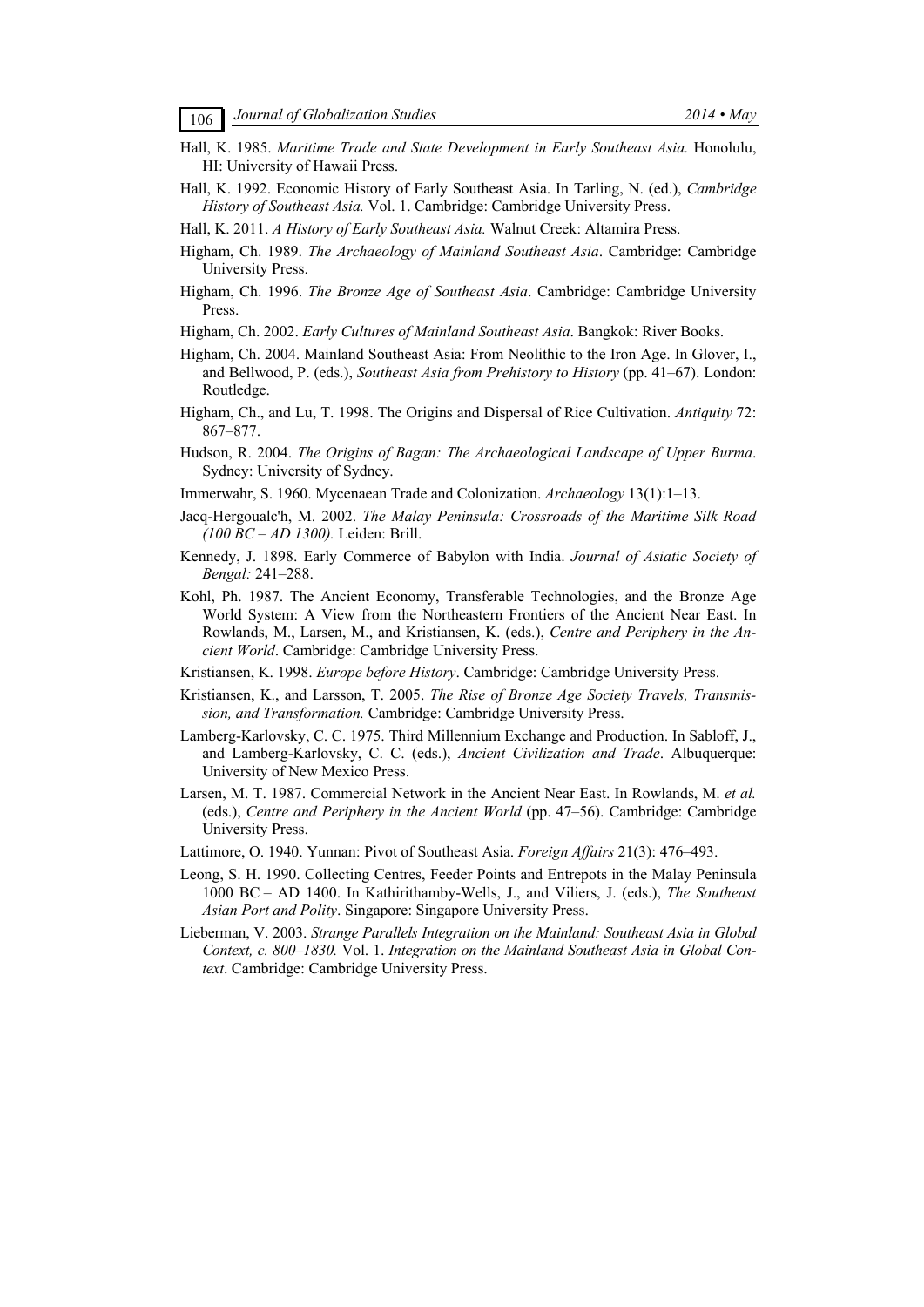- 
- Lieberman, V. 2009. *Strange Parallels Southeast Asia in Global Context c. 800–1830.* Vol. 2. *Mainland Mirrors: Europe, Japan, China, South Asia and the Islands.* Cambridge: Cambridge University Press.
- Malleret, L. 1959–1963. L'Archéologie du Delta du Mekong. *École Française d'Extreme Orient.*
- Malleret, L. 1962. L'Archéologie du Delta du Mekong: La Culture du Fou-nan. *École Française d'Extreme Orient* XL III (3).
- Manguin, P.-Y. 2004. The Archaeology of Early Maritime Polities of Southeast Asia. In Glover, I., and Bellwood, P. (eds.), *Southeast Asia from Prehistory to History* (pp. 282– 313). London: Routledge.
- Marshall, W. 1980. Indonesia in Indian Ocean Culture History. *Indonesian Circle* 21: 15–23.
- McPherson, K. 1995. *The Indian Ocean: A History of People and the Sea.* New Delhi: Oxford University Press.
- Meyer, J. C. 2007. Roman Coins as a Source of Roman Trading Activities in the Indian Ocean. In Seland, E. H. (ed.), *The Indian Ocean in the Ancient Period: Definite Places and Translocal Exchange* (pp. 57–67). Oxford.
- Modelski, G., and Thompson, W. 1999. The Evolutionary Pulse of the World System: Hinterland Incursion and Migrations 4000 BC to AD 1500. In Kardulias, N. (ed.), *World System Theory in Practice* (pp. 241–274). Lanham, MD: Rowman and Littlefield.
- Moorey, P. R. S. 1994. *Ancient Mesopotamian Materials and Industries*. Oxford: Clarendon Press.
- Murillo-Barroso, M. *et al.* 2010. Khao Sam Kaeo: An Archaeometallurgical Crossroads for Trans-Asiatic Technological Traditions. *Journal of Archaeological Science* 37(1): 1761– 1772.
- O'Reilly, D. J. W. 2006. *Early Civilizations of Southeast Asia*. Walnut Creek: AltaMira Press.
- Parker, G. 2002. Ex Oriente Luxuna: Indian Commodities and Roman Experience. *Journal of the Economic and Social History of the Orient* 45(1): 39–95.
- Possehl, G. 1982. The Harappan Civilization: A Contemporary Perspective. In Possehl, G. (ed.), *Harappan Civilization.* New Delhi: Oxford University Press.
- Possehl, G. 2002. *The Indus Civilization*. Walnut Creek: AltaMira Press.
- Raman, K. V. 1991. Further Evidence of Roman Trade from Coastal Sites in Tamil Nadu. In Begley, T., and De Puma, R. D. (eds.), *Rome and India* (pp.125–133). Madison, WI: University of Wisconsin Press.
- Ratnagar, S. 1981. *Encounters: The Westerly Trade of the Harappan Civilization*. New Delhi: Oxford University Press.
- Ratnagar, S. 1991. *Enquiries into the Political Organization of the Harappan Society*. Pune: Ravish.
- Ratnagar, S. 1994. Harappan Trade in its World Context. *Man and Environment* 19 (1–2): 115–127.
- Reid, A. 1988. *Southeast Asia in the Age of Commerce 1450–1680.* Vol. 1. *The Lands Below the Winds.* New Haven: Yale University Press.
- Reid, A. 1993. *Southeast Asia in the Age of* Commerce *1450–1680.* Vol. 2*. Expansion and Crisis.* New Haven: Yale University Press.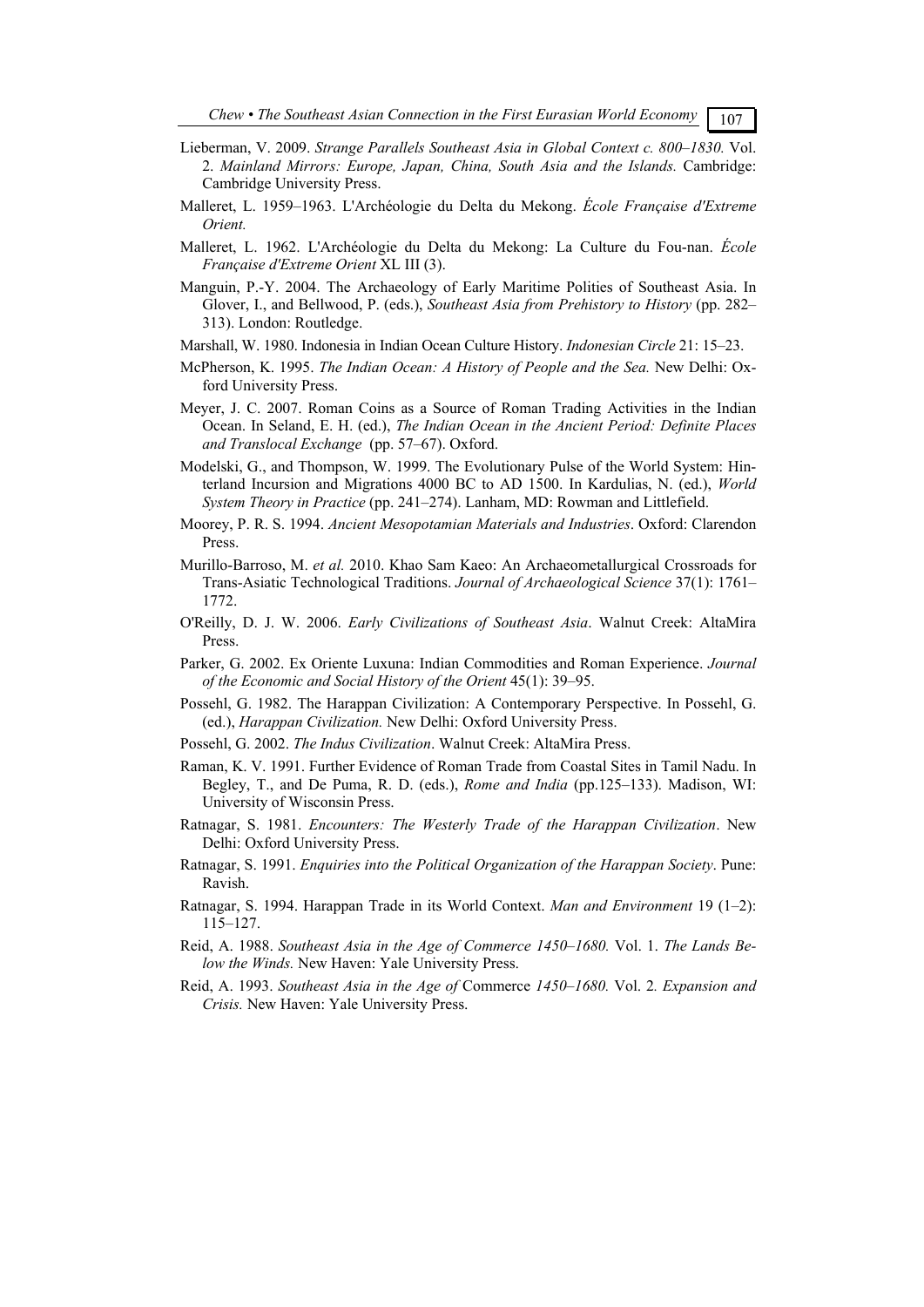- Robinson, W. 2004. *The Theory of Global Capitalism*. Baltimore: Johns Hopkins University Press.
- Saidin, M. 2012. *From Stone Age to Early Civilization in Malaysia*. Pulau Pinang: Universiti Sains Malaysia.
- Saidin, M. *et al.* 2011. Issues and Problems of Previous Studies in the Bujang Valley and the Discovery of Sungai Batu. In Chia, S., and Andaya, B. (eds.), *Bujang Valley and Early Civilizations in Southeast Asia* (pp. 15–36)*.* Kuala Lumpur: Department of National Heritage.
- Sarabia, D. 2004. Dark Age Phases as Periods of Ecological Crisis: An Analysis of the Interplay between Economy, Nature and Culture. Ph.D. Thesis. Oklahoma State University.
- Sheratt, A. 1997. *Economy and Society in Prehistoric Europe: Changing Perspectives*. Princeton, NJ: Princeton University Press.
- Sidebotham, S. E. 1986. *Roman Economic Policy in the Erythra Thalassa 30 BC to AD 217.* Leiden: Brill.
- Stark, M. 1996. Funan as Center or Funan as Periphery? Exploring State Formation in Mainland Southeast Asia. Paper presented at First East Asia Archaeological Network Meetings. Honolulu, Hawaii.
- Stark, M. 2004. Pre-Angkorian and Angkorian Cambodia. In Glover, I., and Bellwood, P. (eds.), *Southeast Asia From Prehistory to History* (pp. 89–119). London: Routledge.
- Stark, M. 2006. *Archaeology of Asia*. Oxford: Blackwell.
- Stark, M., and Allen, J. 1998. The Transition to History in Southeast Asia. Introduction. *International Journal of Historical Archaeology* 2(3): 163–174.
- Stark, M. *et al.* 1999. Results of the 1995–1996 Archaeological Field Investigations of Angkor Borei, Cambodia. *Asian Perspectives* 38 (1): 7–36.
- Stargardt, J. 1990. *The Ancient Pyu of Burma.* Vol. 1. Cambridge: Cambridge University **Press**.
- Taylor, K. 1992. Madagascar in the Ancient Malayo-Polynesian Myths. In Hall, K. R., and Whitmore, J. (eds.), *Explorations in Early Southeast Asian History* (pp 25–60). Ann Arbor, MI: University of Michigan Center for Southeast Asian Studies.
- Thompson, W. R. 2006. Climate, Water, and Crises in the Southwest Asian Bronze Age. *Nature and Culture* Vol. 1(1): 88–132.
- Tibbetts, G. R. 1956. Pre-Islamic Arabia and Southeast Asia. *Journal of the Malayan Branch of the Royal Asiatic Society* 29(3): 182–208.
- Tomber, R. 2007. Rome and Mesopotamia: Importers into India in the First Millennium AD. *Antiquity* 81: 972–988.
- Tomber, R. 2008. *Indo-Roman Trade From Pots to Pepper*. London: Duckworth.
- Tosi, M. 1982. Harappan Civilization: Beyond the Indian Sub-Continent. In Possehl, G. (ed.), *Harappan Civilization: A Contemporary Perspective*. New Delhi: Oxford University Press.
- Vermeule, E. 1960. The Fall of the Mycenaean Empire. *Archaeology* 13(1): 66–75.
- Wallerstein, I. 1974. *The Modern World-System.* Vol. I. *Capitalist Agriculture and the Origins of the European World-Economy in the Sixteenth Century*. New York: Academic Press.